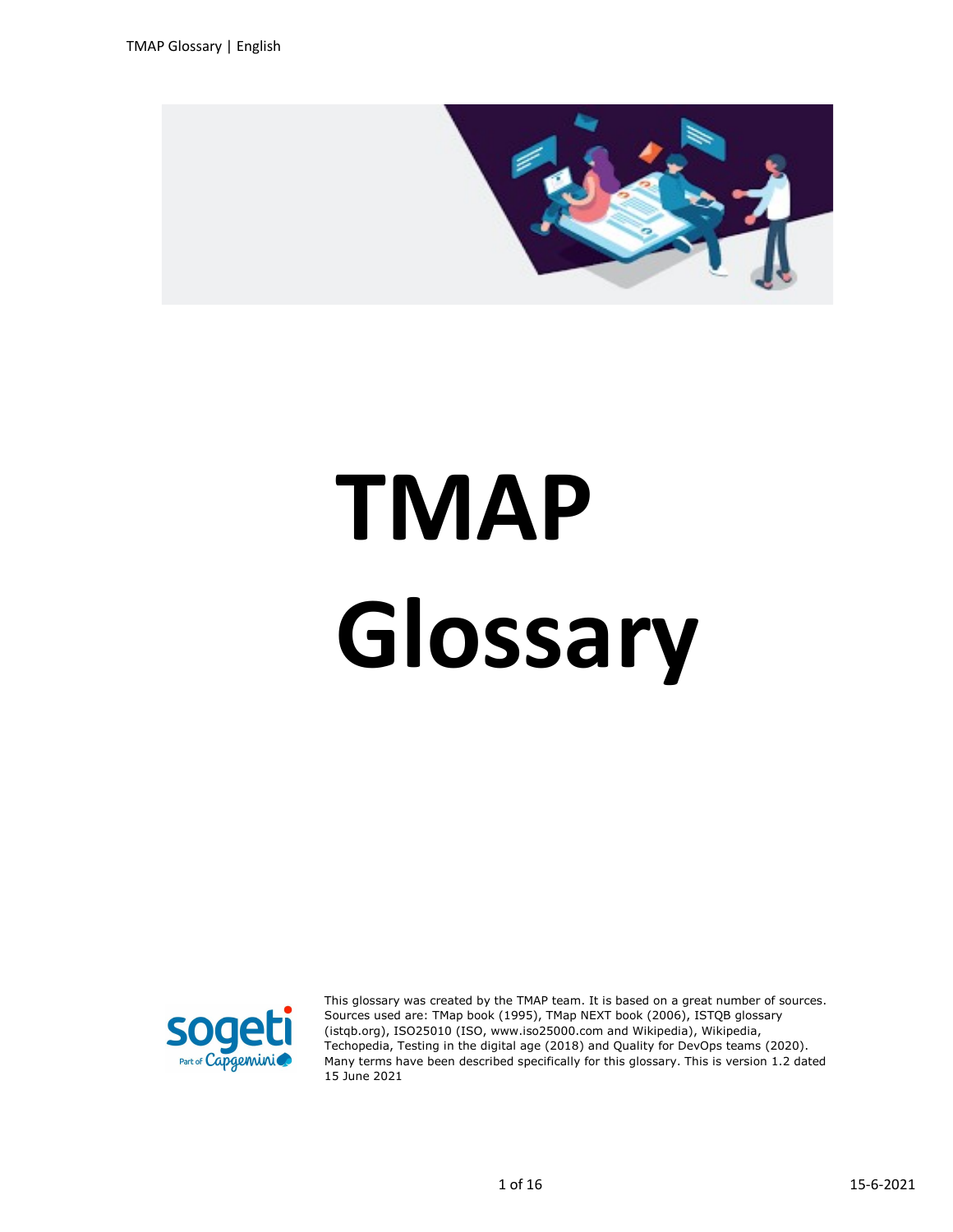| <b>English word</b>                     | <b>Description English</b>                                                                                                                                                                                                                                                                                                                             |
|-----------------------------------------|--------------------------------------------------------------------------------------------------------------------------------------------------------------------------------------------------------------------------------------------------------------------------------------------------------------------------------------------------------|
| 3D printing                             | See: Additive manufacturing.                                                                                                                                                                                                                                                                                                                           |
| A/B-testing                             | The reaction of users on two variants (A and B) of a system are compared to<br>determine which variant best fits the expectations of the users and other stakeholders.<br>Variant A might be the existing version and B a new version. Or A and B can be two<br>different new versions that are compared.                                              |
| Ability to learn                        | The ability to learn is the ability to comprehend, to understand and to profit from<br>experience. This is a new subcharacteristic of product quality for artificial intelligence<br>and robotics. This is a new sub quality characteristic of Intelligent Behavior for<br>Artificial Intelligence and Robotics.                                       |
| Acceptance criteria                     | The criteria a test object must satisfy to be accepted by a user, client or other<br>stakeholder.                                                                                                                                                                                                                                                      |
| Acceptance test                         | A test executed by the user(s) and manager(s) in an environment simulating the<br>operational environment to the greatest possible extent, demonstrating that the<br>developed system meets the functional and quality requirements.                                                                                                                   |
| Actual result                           | The result that is observed when a test case is executed on a test object. This will be<br>compared with the expected result to evaluate whether the test case has passed or<br>failed.                                                                                                                                                                |
| Adaptive                                | The ability to split up an element into sub-elements that, in a different combination,<br>result in a new, valuable element for the specific situation.                                                                                                                                                                                                |
| Additive manufacturing                  | Additive manufacturing, more commonly known as 3D printing, is the process in which<br>products are "printed" layer by layer through a nozzle with a specific filament of<br>printing material.                                                                                                                                                        |
| Agile                                   | A mindset for software development, based on the Agile Manifesto, in which the focus<br>lies primarily on creating value for the business.                                                                                                                                                                                                             |
| Agile mindset                           | A mindset to "deliver valuable high-quality increments of working software in time-<br>boxed short iterations, through adaptive change, as more information comes to light in<br>a communicative and collaborative manner".                                                                                                                            |
| AI                                      | See: Artificial Intelligence                                                                                                                                                                                                                                                                                                                           |
| Alpha test                              | Testing performed on location of, and in the test environment of the organization that<br>develops the system, by people from outside that organization.                                                                                                                                                                                               |
| Anomaly                                 | A difference between the expected behavior and the actual outcome of a test. This is<br>registered so that the cause can be analysed and resolved.<br>Often an anomaly is called Defect, but because this term can be very confusing we use<br>the term anomaly as specified by the IEEE 1044 standard. Other synonyms are Issue,<br>Incident and Bug. |
| Appearance (coverage<br>group)          | This is one of the coverage groups of coverage-based test design techniques that<br>relate to testing the appearance of an information system (e.g. the way it looks, its<br>performance, etcetera).                                                                                                                                                   |
| Artificial general                      | Artificial general intelligence (or AGI) is an intelligence that can execute all the tasks                                                                                                                                                                                                                                                             |
| intelligence<br>Artificial intelligence | that a human could execute.<br>Put simply, AI is the ability of machines to carry out tasks and activities we would<br>consider "intelligent". Artificial intelligence, broadly defined, is the ability for an<br>intelligent agent to observe its surroundings and carry out specific tasks to maximize<br>its ability to achieve some goal.          |
| Artificial narrow<br>intelligence       | This AI is focused on one task. All AI we use nowadays, is categorized as artificial<br>narrow intelligence (or ANI).                                                                                                                                                                                                                                  |
| Artificial super intelligence           | This AI is far surpassing that of the brightest and most gifted human minds.                                                                                                                                                                                                                                                                           |
| Application lifecycle<br>management     | A continuous process of managing the life of an application through govenance,<br>development and maintenance. ALM is the marriage of business managment to<br>software engineering made possible by tools that facilitate and integrate requirements<br>management, architecture, coding, testing, tracking and release management.                   |
| Assertion                               | A specific test step in an automated test script that is used to compare the expected<br>result with the actual result.                                                                                                                                                                                                                                |
| BDD                                     | See: Behavior driven development.                                                                                                                                                                                                                                                                                                                      |
| <b>BDTM</b>                             | See: Business Driven Test Management                                                                                                                                                                                                                                                                                                                   |
| <b>BDTM</b> aspects                     | Result, Risk, Time, Cost are the four aspects of business driven test management.                                                                                                                                                                                                                                                                      |
| Behavior driven<br>development          | Behavior driven development (BDD) is a software development methodology in which<br>an application is specified and designed by describing how its behavior should appear<br>to an outside observer.                                                                                                                                                   |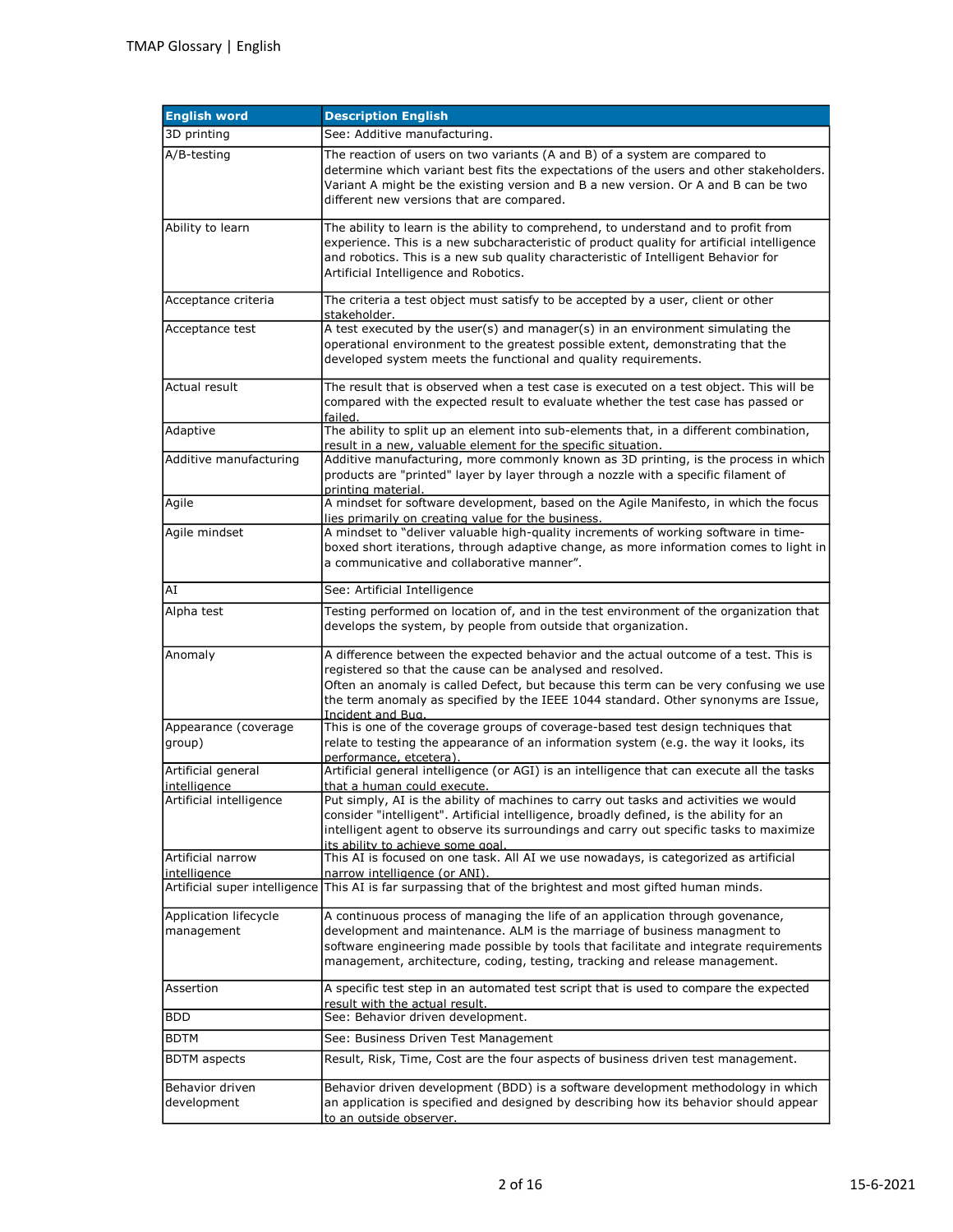| <b>English word</b>           | <b>Description English</b>                                                                                                                                                                                                                                                                                                                                                         |
|-------------------------------|------------------------------------------------------------------------------------------------------------------------------------------------------------------------------------------------------------------------------------------------------------------------------------------------------------------------------------------------------------------------------------|
| Beta test                     | Testing performed by people from outside the organization that develops the system,<br>at the site and in the environment of the people that perform the test (often regular<br>users).                                                                                                                                                                                            |
| Blackbox testing              | Testing without knowledge of and insight into the internal structure and working of a<br>system or program. This is the opposite of glassbox testing.                                                                                                                                                                                                                              |
| Blockchain                    | Blockchain is a shared digital ledger of who owns what at which moment in time. It is<br>distributed, meaning it exists in multiple locations in the exact same form at the same<br>time. So, there is no single point of failure. Transactions are stored in a chain of<br>blocks. Transaction history is kept in an audit trail and is immutable.                                |
| Bot                           | A bot (short for robot) is an algorithm acting on behalf of an individual, business or<br>program, that can mimic human conversation.                                                                                                                                                                                                                                              |
| Boundary value analysis       | Test design technique based on the fact that around a boundary in the value range of<br>a variable there's a higher risk of faults in a system.                                                                                                                                                                                                                                    |
| Bug                           | A flaw or fault in a computer program, website or IT system that causes it to produce<br>an incorrect or unexpected result, or to behave in unintended ways.                                                                                                                                                                                                                       |
| <b>Building block</b>         | A piece of knowledge or a process step or a tool or a role that can solve a particular<br>quality and/or testing problem in an organization. Building blocks are selected or<br>created for a specific situation to suit the needs of the people involved. Together the<br>building blocks form the quality and testing method of the organization at a specific<br>point in time. |
| <b>Business case</b>          | The business case provides the economic justification for the project and answers the<br>questions: why do we do this project, which investments are needed, what does the<br>client wish to achieve with the result?                                                                                                                                                              |
| <b>Business Driven Test</b>   | Business Driven Test Management enables the client to manage the test process on                                                                                                                                                                                                                                                                                                   |
| Management (BDTM)             | rational and economic grounds. The four BDTM aspects are: result, risk, time and cost.                                                                                                                                                                                                                                                                                             |
| Central starting point        | See Starting point.                                                                                                                                                                                                                                                                                                                                                                |
| Chain test                    | See End-to-end test.                                                                                                                                                                                                                                                                                                                                                               |
| Changeability                 | The ease or difficulty to make adaptations to the system. This is a subset of the quality<br>subcharacteristic modifiability.                                                                                                                                                                                                                                                      |
| Chaos testing                 | A test approach in which a tool turns off parts of an IT system to assess the<br>robustness of the system.                                                                                                                                                                                                                                                                         |
| Charisma                      | Charisma is the compelling attractiveness or charm that can inspire devotion in others.<br>This is a sub-quality characteristic of the quality characteristic personality for Artificial<br>Intelligence and Robotics, that we added to extend the ISO25010 standard.                                                                                                              |
| Checklist                     | A structured or unstructured list of all situations that are (to be) tested. (this definition<br>relates to testing, checklists can of course be used for many more purposes)                                                                                                                                                                                                      |
| CI/CD                         | See Continuous integration (CI) and Continuous delivery (CD).                                                                                                                                                                                                                                                                                                                      |
| Cloud technology              | The use of various services, such as software development platforms, servers, storage<br>and software, over the internet.                                                                                                                                                                                                                                                          |
| Cobot                         | A collaborative robot.                                                                                                                                                                                                                                                                                                                                                             |
| Cobotics                      | Use of cobots (see Cobot) for performing tasks by people together with robots.                                                                                                                                                                                                                                                                                                     |
| Code review                   | A method of assessing (and possibly) improving the quality of written code by<br>evaluating the work against the specifications and/or guidelines and subjecting it to<br>peer review.                                                                                                                                                                                             |
| Cognitive                     | Knowing and perceiving.                                                                                                                                                                                                                                                                                                                                                            |
| Cognitive IT                  | Cognitive information technology is not just rule-based but is able to react and adapt<br>its behavior based on perception and knowledge.                                                                                                                                                                                                                                          |
| Cognitive QA                  | The use of cognitive IT to assist quality assurance and testing.                                                                                                                                                                                                                                                                                                                   |
| Collaboration / working in    | Collaboration is about how well a robot works alongside with humans. This is a new                                                                                                                                                                                                                                                                                                 |
| a team<br>Compatibility       | sub quality characteristic.<br>The degree to which a product, system or component can exchange information with<br>other products, systems or components, and/or perform its required functions, while                                                                                                                                                                             |
|                               | sharing the same hardware or software environment. This is an ISO25010 product<br>quality characteristic.                                                                                                                                                                                                                                                                          |
| Completeness                  | The certainty that all inputs and changes are processed by the system.                                                                                                                                                                                                                                                                                                             |
| Completion criteria           | The criteria a team must satisfy to have completed a (group of) activity(ies).                                                                                                                                                                                                                                                                                                     |
| Condition (coverage<br>group) | This is one of the coverage groups of coverage-based test design techniques that<br>relate to testing conditions.                                                                                                                                                                                                                                                                  |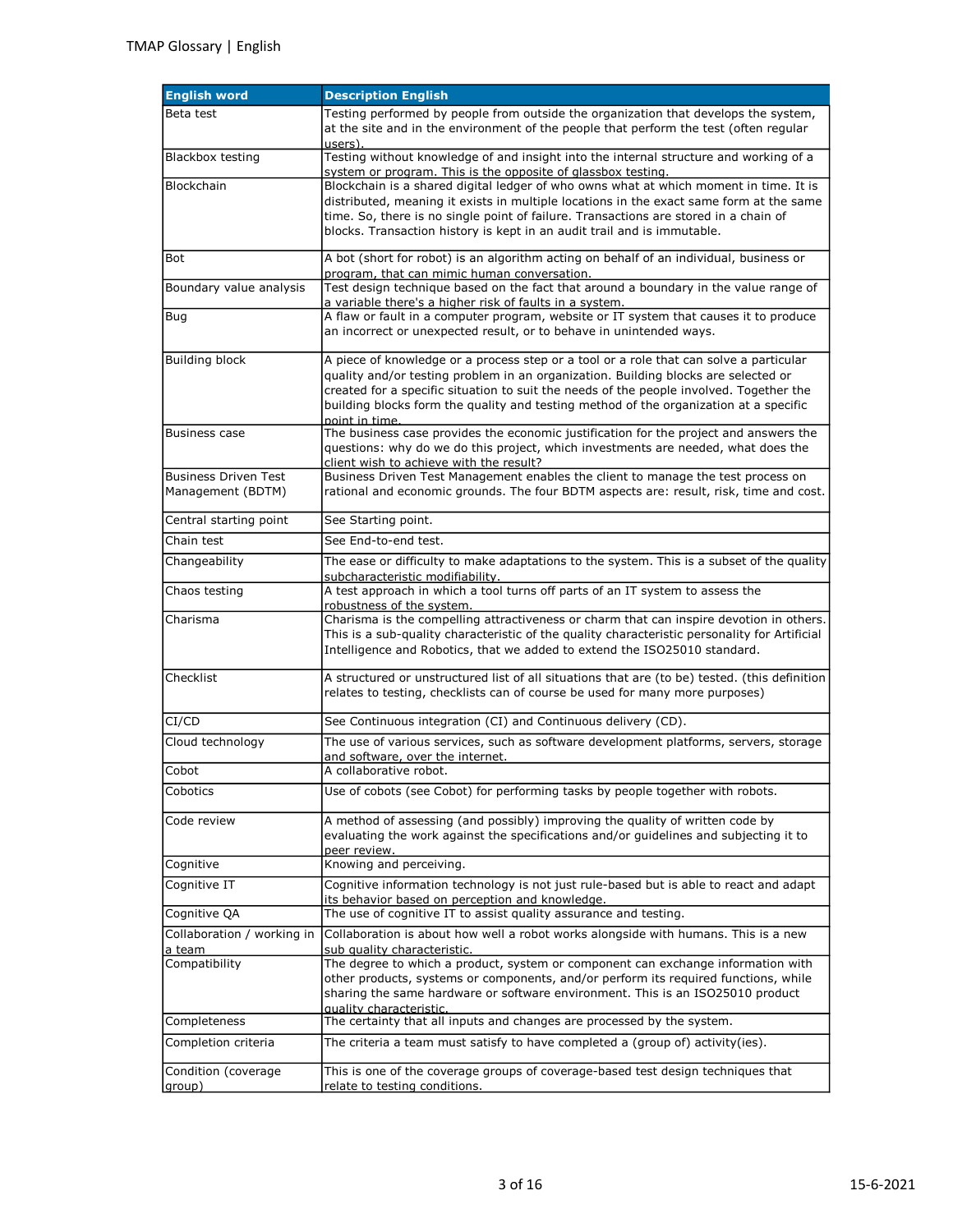| <b>English word</b>                  | <b>Description English</b>                                                                                                                                                                                                                                                                                                                                                                                                                                                                  |
|--------------------------------------|---------------------------------------------------------------------------------------------------------------------------------------------------------------------------------------------------------------------------------------------------------------------------------------------------------------------------------------------------------------------------------------------------------------------------------------------------------------------------------------------|
| Condition coverage (CC)              | CC is a coverage type, from the coverage group Condition, that ensures the possible<br>outcomes of ("true" or "false") for each condition are tested at least once.                                                                                                                                                                                                                                                                                                                         |
| Condition/decision<br>coverage (CDC) | CDC is a coverage type, from the coverage group Condition, that ensures the possible<br>outcomes of each condition and of the decision are tested at least once. This implies<br>both "condition coverage" and "decision coverage".                                                                                                                                                                                                                                                         |
| Confidence                           | This is the fifth element of TMap HD, where the other elements (People, Integrate,<br>Simplify and Industrialize) lead to, in order to gain the trust that the IT system is fit<br>for purpose, often based on the faith that the people involved do the right things.                                                                                                                                                                                                                      |
| Confirmation test                    | see re-test                                                                                                                                                                                                                                                                                                                                                                                                                                                                                 |
| Connectivity                         | The ease with which an interface can be created with another information system or<br>within the information system, and can be changed. (This is a quality characteristic<br>from TMap NEXT)                                                                                                                                                                                                                                                                                               |
| Context coverage                     | The degree to which a product or system can be used with effectiveness, efficiency,<br>freedom from risk and satisfaction in both specified contexts of use and in contexts<br>beyond those initially explicitly identified. This is a characteristic of quality in use of<br>the ISO25010 standard.                                                                                                                                                                                        |
| Containerization                     | A lightweight alternative to full machine virtualization that involves encapsulating an<br>application in a container with its own operating environment. This provides many of<br>the benefits of loading an application onto a virtual machine, as the application can be<br>run on any suitable physical machine without any worries about dependencies.                                                                                                                                 |
| Continuity                           | The certainty that the information system will continue uninterruptedly, which means<br>that it can be resumed within a reasonable time even after serious interruptions. This<br>is a quality subcharacteristic of the quality characteristic Reliability of the ISO25010<br>standard.                                                                                                                                                                                                     |
| Continuous delivery (CD)             | An extension of the principles behind continuous integration. It entails that the code is<br>always in a state in which it is deployable. This practice leans heavily on the<br>automation of the testing and delivery processes, to ensure that these happen without<br>any hiccups. The testing happens in stages, where if the code passes one stage of<br>tests, it automatically passes on to the next stage, and so on and so forth until the<br>application is ready for deployment. |
| Continuous deployment<br>(CD)        | An extension of continuous delivery, where the application is not just delivered but<br>also automatically deployed so that it runs on the production infrastructure.                                                                                                                                                                                                                                                                                                                       |
| Continuous integration<br>(CI)       | By making it a practice to integrate code into the main branch of a shared repository<br>as early and often as possible, continuous integration minimizes the cost of integration<br>in a build process and allows for more frequent and automated testing. By kicking off<br>automated tests as soon as a developer merges a new code, test suites can be run to<br>check whether any new integration errors were introduced.                                                              |
| Continuous monitoring                | Based on tools, continuously gather feedback of the indicators of the IT system during<br>live operation and use the information to forecast the future behavior of the system.                                                                                                                                                                                                                                                                                                             |
| Continuous testing                   | Automated test execution that is run every time software is integrated in a build<br>before a new build is deployed.                                                                                                                                                                                                                                                                                                                                                                        |
| Control                              | To take adaptive measures, based on monitoring information, to ensure proper<br>behavior of the IT system throughout the IT delivery cycle.                                                                                                                                                                                                                                                                                                                                                 |
| Correctness                          | The degree to which the system processes the input and changes entered correctly, in<br>accordance with the specifications, to produce consistent data sets.                                                                                                                                                                                                                                                                                                                                |
| Coverage                             | Coverage deals with aspects of the test object that you would like to assess and the<br>thoroughness with which you do that. It is the ratio between that which can be tested<br>and that which is tested with the test set.                                                                                                                                                                                                                                                                |
| Coverage-based testing               | A structured approach to testing that aims to demonstrate a specific type of coverage<br>by applying one or more test design techniques.                                                                                                                                                                                                                                                                                                                                                    |
| Coverage group                       | A group of coverage types and test design techniques that aim at testing the same<br>aspect of an IT system or Business process. The four coverage groups are: Process,<br>Condition, Data and Appearance.                                                                                                                                                                                                                                                                                  |
| Coverage ratio                       | The percentage of test situations, as defined by the coverage type, that is covered by<br>the test.                                                                                                                                                                                                                                                                                                                                                                                         |
| Coverage type                        | The form in which the covering of test situations deducible from the test basis, is<br>expressed.                                                                                                                                                                                                                                                                                                                                                                                           |
| Cross-functional team                | A cross-functional team is a group of people with different but overlapping sets of<br>knowledge, skills and capabilities, working together toward a common goal.                                                                                                                                                                                                                                                                                                                           |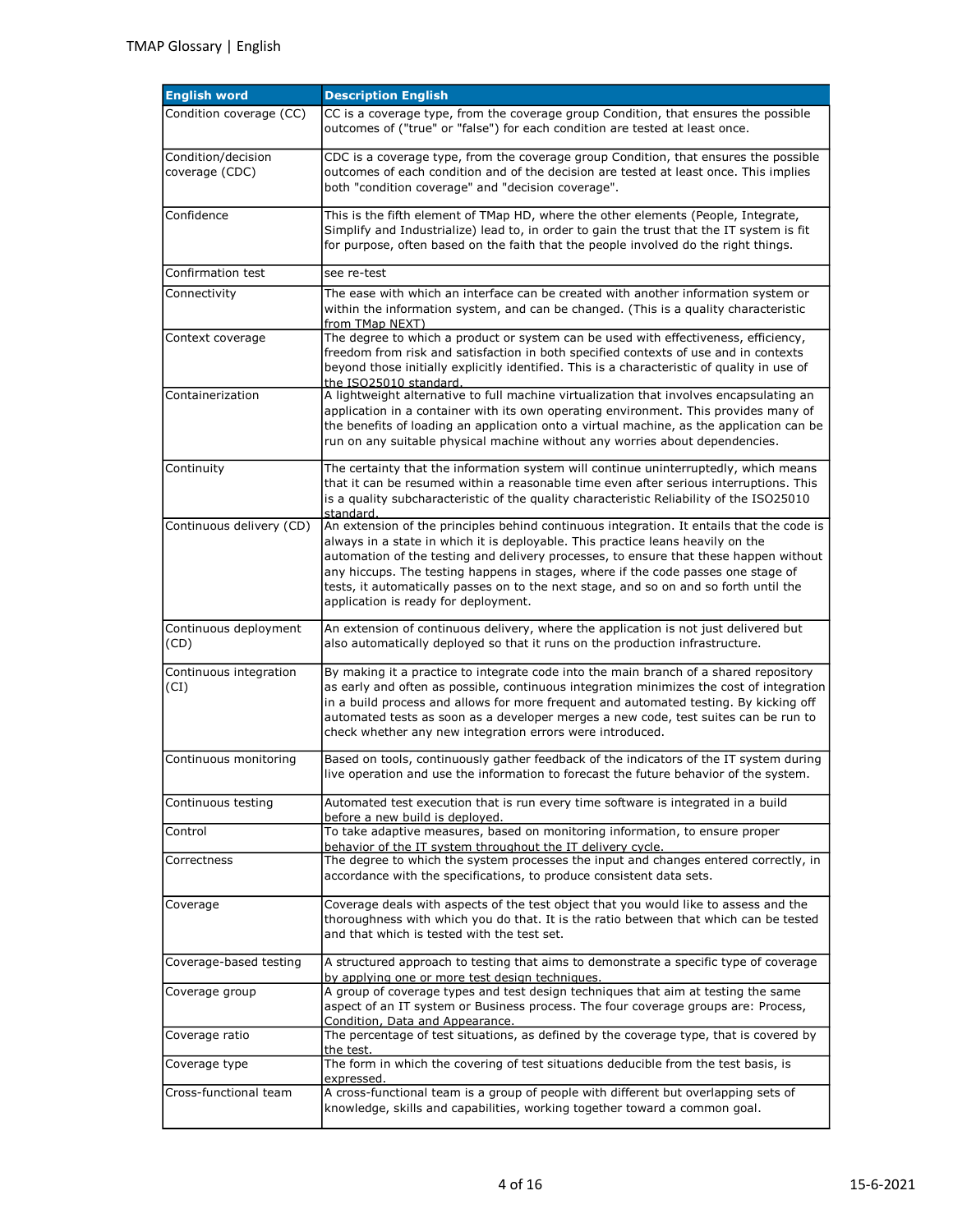| <b>English word</b>     | <b>Description English</b>                                                                                                                                                                                                                                                                                                                                                                                                                                                                                                                                                                                                                                             |
|-------------------------|------------------------------------------------------------------------------------------------------------------------------------------------------------------------------------------------------------------------------------------------------------------------------------------------------------------------------------------------------------------------------------------------------------------------------------------------------------------------------------------------------------------------------------------------------------------------------------------------------------------------------------------------------------------------|
| Crowd testing           | Testing performed by a variety of individual testers from outside the team. They<br>usually test on remote locations. It is often used to test on a wide variety of devices by<br>people with a wide variety of backgrounds and experience.                                                                                                                                                                                                                                                                                                                                                                                                                            |
| Data (coverage group)   | This is one of the coverage groups of coverage-based test design techniques that<br>relate to testing data.                                                                                                                                                                                                                                                                                                                                                                                                                                                                                                                                                            |
| Data analytics          | Data analytics is the isolation, aggregation and analysis of data based on different<br>criteria relating to specific use cases.                                                                                                                                                                                                                                                                                                                                                                                                                                                                                                                                       |
| Data controllability    | The ease with which the correctness and completeness of the information (in the<br>course of time) can be checked.                                                                                                                                                                                                                                                                                                                                                                                                                                                                                                                                                     |
| Data mining             | Data mining serves to garner important information out of large quantities of data<br>from an information repository. Data mining can take on multiple variations, such as<br>anomaly detection, where the aim is to get a broad picture of general trends in large<br>amounts of data and then be able to detect when something is out of place, or cluster<br>detection, where the aim is to identify "clusters", or subgroups of data that fall under<br>the same category. Another type of data mining is classification, although this requires<br>a clear preexisting structure, with which a data-mining algorithm can automatically<br>classify incoming data. |
| Decision coverage (DC)  | DC is a coverage type, from the coverage group Condition, that ensures the possible<br>outcomes of the decision are tested at least once.                                                                                                                                                                                                                                                                                                                                                                                                                                                                                                                              |
| Decision point          | A combination of one or more conditions that define the conditions for the various<br>possibilities in the subsequent system behavior.                                                                                                                                                                                                                                                                                                                                                                                                                                                                                                                                 |
| Deep learning           | Deep learning is a form of machine learning based on learning data representations,<br>based on the information processing in biological nervous systems, using neural<br>networks.                                                                                                                                                                                                                                                                                                                                                                                                                                                                                    |
| Defect                  | The test object is not working as expected. The term Defect is very confusing in the<br>testing profession. Therefore please refer to the related terms Anomaly, Error, Fault<br>and Failure.                                                                                                                                                                                                                                                                                                                                                                                                                                                                          |
| Definition of Done      | The exit criteria to determine if outputs of a sprint meet the specified criteria and are<br>consequently 'done'. The outputs of a sprint may have to be integrated with other<br>products before they can be deployed, therefore see definition of shippable.                                                                                                                                                                                                                                                                                                                                                                                                         |
| Definition of Ready     | The start criteria to determine if all inputs for a sprint such as user stories are refined<br>and a sprint can be successfully launched.                                                                                                                                                                                                                                                                                                                                                                                                                                                                                                                              |
| Definition of Shippable | The criteria to determine if a product can be released (deployed) to the production<br>environment and used.                                                                                                                                                                                                                                                                                                                                                                                                                                                                                                                                                           |
| Degradation factor      | The ease with which the core of the information system can continue after a part has<br>failed.                                                                                                                                                                                                                                                                                                                                                                                                                                                                                                                                                                        |
| <b>DevOps</b>           | A cross-functional systems engineering culture that aims at unifying systems<br>development (Dev) and systems operations (Ops) with the ability to create and deliver<br>fast, cheap, flexible and with adequate quality, whereby the team as a whole is<br>responsible for the quality. Usually other expertises like Business Analysis and Quality<br>Assurance (including testing) are integrated in the team. A DevOps culture has an<br>Agile mindset that can be supported/implemented by, for example, the Scrum<br>framework.                                                                                                                                  |
| Development test        | Testing using knowledge of the technical implementation of the system, usually by<br>developers.                                                                                                                                                                                                                                                                                                                                                                                                                                                                                                                                                                       |
| Digital                 | The use of data to raise human performance and implement a cyclical dynamic, where<br>processes and capabilities are constantly evolving based on inputs from the customer,<br>fostering ongoing product or service loyalty. (this definition refers to digital<br>processing)                                                                                                                                                                                                                                                                                                                                                                                         |
| Digital archeology      | Disclosing historic data of a retired IT system.                                                                                                                                                                                                                                                                                                                                                                                                                                                                                                                                                                                                                       |
| Digital manufacturing   | Digital manufacturing is considered "manufacturing's next act". It is part of the new<br>wave of industry 4.0, where CAD design, digital manufacturing, robotics, sensors and<br>data & analytics are combined to redefine industrial production. Digital manufacturing<br>defines the process of designing a product or prototype in CAD, and then creating the<br>physical version via additive manufacturing, laser cutting or CNC.                                                                                                                                                                                                                                 |
| Digital solution        | A solution where elements of IT, electronics, mechanics, but also new technologies<br>such as Artificial Intelligence (AI), Internet of Things (IoT) and additive<br>manufacturing, have a place. Existing IT systems are digital solutions too. And the<br>digital age also converts Operational Technology (OT) systems to digital solutions.                                                                                                                                                                                                                                                                                                                        |
| Digital transformation  | Digital transformation refers to when a business or organization shifts from their<br>traditional mode of operation to modern, technology-enabled ways of management<br>and operations.                                                                                                                                                                                                                                                                                                                                                                                                                                                                                |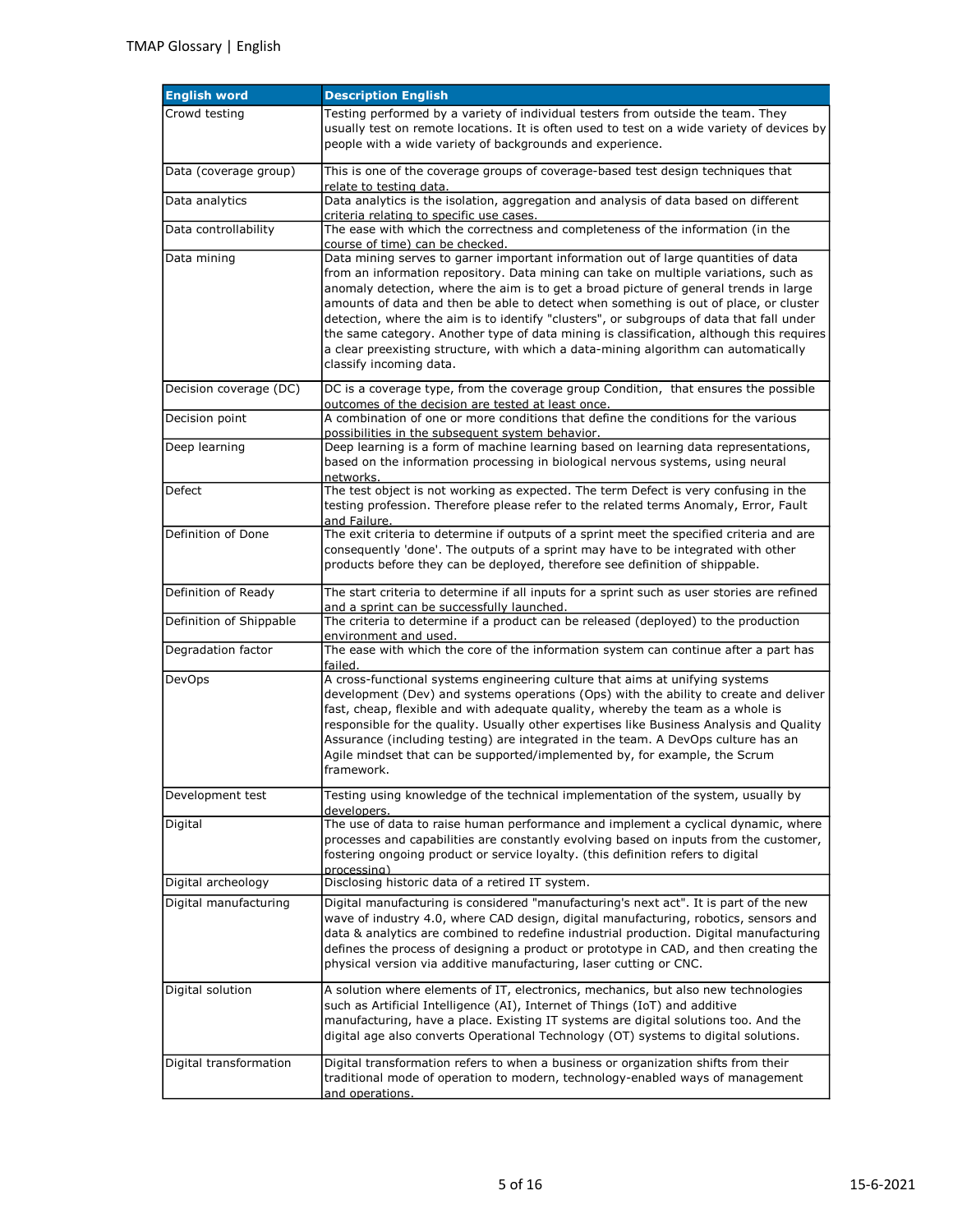| <b>English word</b>                | <b>Description English</b>                                                                                                                                                                                                                                                                                                                                                                                                                                                                            |
|------------------------------------|-------------------------------------------------------------------------------------------------------------------------------------------------------------------------------------------------------------------------------------------------------------------------------------------------------------------------------------------------------------------------------------------------------------------------------------------------------------------------------------------------------|
| Digital twin                       | A digital twin is a digital representation of a physical process, product or service. A<br>digital twin can take on the form of a data sheet, an interactive CAD model of a<br>product, or a dashboard with a lot of data readings. Using these models, tests can be<br>conducted to gather information on behavior.                                                                                                                                                                                  |
| Driver                             | A simulation program that replaces a program that should take care of the control<br>and/or the calling of the test object.                                                                                                                                                                                                                                                                                                                                                                           |
| Dynamic testing                    | Testing by execution of the test object, that is the running of an application.                                                                                                                                                                                                                                                                                                                                                                                                                       |
| Effectiveness                      | The accuracy and completeness with which users achieve specified goals. This is a<br>characteristic of quality in use of the ISO25010 standard.                                                                                                                                                                                                                                                                                                                                                       |
| Efficiency                         | The resources expended in relation to the accuracy and completeness with which users<br>achieve goals. It is the relationship between the performance level of the system<br>(expressed in the transaction volume and overall speed) and the amount of resources<br>(CPU cycles, I/O time, memory and network capacity, etc.) that are used.<br>This is a characteristic of quality in use of the ISO25010 standard.                                                                                  |
| Element                            | TMap HD describes the five elements of quality-driven testing. These elements have<br>two goals. At the one hand they are elements of the development of the quality- and<br>testing profession. The profession of quality is changing and these elements give<br>direction to this change. On the other hand the elements asist when making choices to<br>achieve better results and answer testing challenges.<br>The five elements are: People, Integrate, Simplify, Industrialize and Confidence. |
| Embodiment                         | The tangible or visible form of an intelligent machine (e.g. a robot or chatbot). It<br>refers to the physical looks of a robot, and mainly is about whether it looks right for its<br>purpose. This is a subcharacteristic that we added related to artificial intelligence and<br>robotics, to the ISO25010 quality characteristic Usability.                                                                                                                                                       |
| Empathy                            | Empathy is the ability to understand and share the feelings of another. This is a<br>subcharacteristic of the quality characteristic Personality that we added related to<br>artificial intelligence and robotics, to the ISO25010 quality characteristics.                                                                                                                                                                                                                                           |
| End-to-end quality<br>orchestrator | The person responsible for organizing end-to-end quality. (Often indicated as<br>orchestrator)                                                                                                                                                                                                                                                                                                                                                                                                        |
| End-to-end test                    | A test variety where the end-to-end functionality of a business process, supported by<br>one or more systems is tested with end-to-end test cases.                                                                                                                                                                                                                                                                                                                                                    |
| Engineering                        | Engineering is the creative application of science, mathematical methods, and<br>empirical evidence to the innovation, design, construction, operation and maintenance<br>of structures, machines, materials, devices, systems, processes, and organizations.                                                                                                                                                                                                                                         |
| Entry criteria                     | The criteria an object (for example a test basis document or a test object) must satisfy<br>to be ready to be used in a specific activity.                                                                                                                                                                                                                                                                                                                                                            |
| Equivalence class                  | In the application of equivalence classes, the entire value range of a parameter is<br>partitioned into classes. In a specific class the system behavior is similar (equivalent)<br><u>for every value of the parameter.</u>                                                                                                                                                                                                                                                                          |
| Error                              | Human mistake that may, but not necessarily needs to, lead to faults or failures.                                                                                                                                                                                                                                                                                                                                                                                                                     |
| Error guessing                     | A test approach that relies on the knowledge and skills of the tester to investigate<br>probable tyeps of faults. It is a largely intuitive and ad hoc process and often<br>undocumented. (We see Exploratory as a better alternative)                                                                                                                                                                                                                                                                |
| Ethics                             | Ethics is about acting according to various principles. Important principles are laws,<br>rules and regulations, but for ethics the unwritten moral principles are the most<br>important. This is a subcharacteristic of the quality characteristic Morality for Artificial<br>Intelligence and Robotics, that we added to the ISO25010 standard.                                                                                                                                                     |
| Evaluation                         | This is an old term that is replaced by Static Testing.                                                                                                                                                                                                                                                                                                                                                                                                                                               |
| Evolutionary algorithm             | One of the approaches to machine learning. An EA uses mechanisms inspired by<br>biological evolution, such as reproduction, mutation, recombination, and selection.<br>Candidate solutions to the optimization problem play the role of individuals in a<br>population, and the fitness function determines the quality of the solutions.                                                                                                                                                             |
| Examination                        | Formal testing of knowledge and skills by question and answer. An example is that an<br>intelligent machine (e.g. an autonomous car) has to pass a formal exam before it is<br>allowed to operate in a specific environment.                                                                                                                                                                                                                                                                          |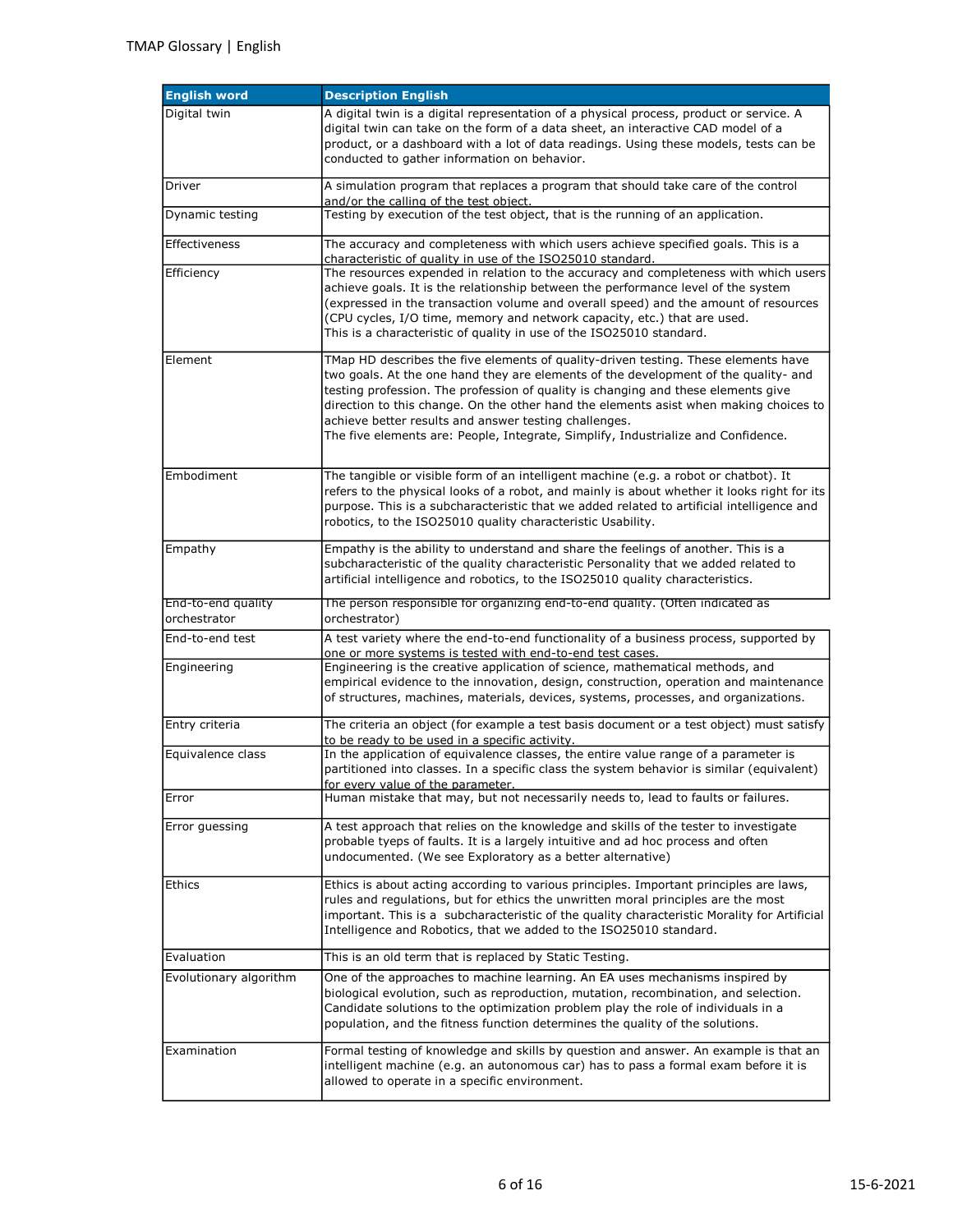| <b>English word</b>                   | <b>Description English</b>                                                                                                                                                                                                                                                                                                                                                                                                                                                                                        |
|---------------------------------------|-------------------------------------------------------------------------------------------------------------------------------------------------------------------------------------------------------------------------------------------------------------------------------------------------------------------------------------------------------------------------------------------------------------------------------------------------------------------------------------------------------------------|
| Exit criteria                         | The criteria an object (for example a test basis document or a test object) must satisfy<br>to be ready at the end of a specific project activity or stage (e.g. an iteration).                                                                                                                                                                                                                                                                                                                                   |
| <b>Expected result</b>                | The part of a test case that describes what result should be observed when the test<br>case is executed. This will be compared with the actual result.                                                                                                                                                                                                                                                                                                                                                            |
| Experience based testing              | Testing based on the experience, skill and intuition of the tester(s). This is a test<br>approach that can be subdivided into several test approaches.                                                                                                                                                                                                                                                                                                                                                            |
| Explicit testing                      | Defining and executing specific test situations and test cases for testing a specific<br>situation (as opposed to implicit testing).                                                                                                                                                                                                                                                                                                                                                                              |
| Exploration                           | The activity of investigating, and establishing the quality and risks of the use of an IT<br>system through examination, inquiry and analysis.                                                                                                                                                                                                                                                                                                                                                                    |
| <b>Exploratory testing</b>            | Simultaneously designing and executing tests to learn about the system, using your<br>insights from the last experiment to inform the next. In other words every form of<br>testing in which the tester designs his tests during test execution and the information<br>obtained is reused to design new and improved tests.                                                                                                                                                                                       |
| Fail-over possibilities               | The ease with which (part of) the information system can continue elsewhere. This is a<br>quality sub-characteristic from the TMap NEXT list. It is covered by the quality<br>characteristic Reliability of the ISO25010 and its sub-characteristics.                                                                                                                                                                                                                                                             |
| Failure                               | A deviation of the system from its expected delivery or service. The result or<br>manifestation of one or more faults. A failure may be detected by dynamic testing.                                                                                                                                                                                                                                                                                                                                              |
| Fault                                 | The manifestation of an error residing in the code or a document or a system. This<br>may cause a failure. A fault may be detected by static testing.                                                                                                                                                                                                                                                                                                                                                             |
| Feature Flag                          | See: Feature Toggle                                                                                                                                                                                                                                                                                                                                                                                                                                                                                               |
| Feature Toggle                        | A powerful technique, allowing teams to modify system behavior without changing<br>code. A mechanism that enables deployment of features that are not finished yet, or of<br>which the quality is uncertain. Code can be deployed to the production environment<br>without being avaible to the users by turning off the feature toggle. At a later stage it<br>can be made available by just turning the feature toggle on. And if a problem occurs it<br>can be turned off again.<br>(also called Feature Flag) |
| Flaw (related to security<br>testing) | A weakness in a process or system that makes it vulnerable to security threats.                                                                                                                                                                                                                                                                                                                                                                                                                                   |
| Flexibility                           | The degree to which the user may introduce extensions or modifications to the<br>information system without changing the program itself. (this is a TMAP NEXT quality<br>characteristic)                                                                                                                                                                                                                                                                                                                          |
| Freedom of risk                       | The degree to which a product or system mitigates the potential risk to economic<br>status, human life, health, or the environment. This is a characteristic of quality in use<br>of the ISO25010 standard.                                                                                                                                                                                                                                                                                                       |
| Function point                        | Unit to measure the functionality and/or the size of application software.                                                                                                                                                                                                                                                                                                                                                                                                                                        |
| Function point analysis<br>(FPA)      | A standardized method aiming to measure the size of the functionality of an<br>automated system. The measurement is independent of the technology. This<br>measurement may be used as a base for the measurement of productivity, the<br>estimation of the needed resources, and project control.                                                                                                                                                                                                                 |
|                                       | Functional acceptance test A test carried out by the future user(s) in an optimally simulated production<br>environment with the aim of demonstrating that the developed system meets the<br>functional requirements.                                                                                                                                                                                                                                                                                             |
| Functional testing                    | Testing aimed at the quality characteristic functionality.                                                                                                                                                                                                                                                                                                                                                                                                                                                        |
| Functionality                         | Functional suitability is the degree to which a product or system provides functions<br>that meet stated and implied needs when used under specified conditions. This is an<br>ISO25010 product quality characteristic                                                                                                                                                                                                                                                                                            |
| Generic test agreements               | The overall approach for the setup and organization of test processes that applies to<br>more than one project or release. General agreements on e.g. the test process,<br>standard strategy, estimating method, procedures, organization, communication,<br>documentation, etc.                                                                                                                                                                                                                                  |
| Glassbox testing                      | Testing with knowledge of and insight into the internal operation of a system or<br>program. This is the opposite of Blackbox Testing.<br>(The term whitebox testing is often used but glassbox better signifies the true<br>meaning of being able to see what is happening)                                                                                                                                                                                                                                      |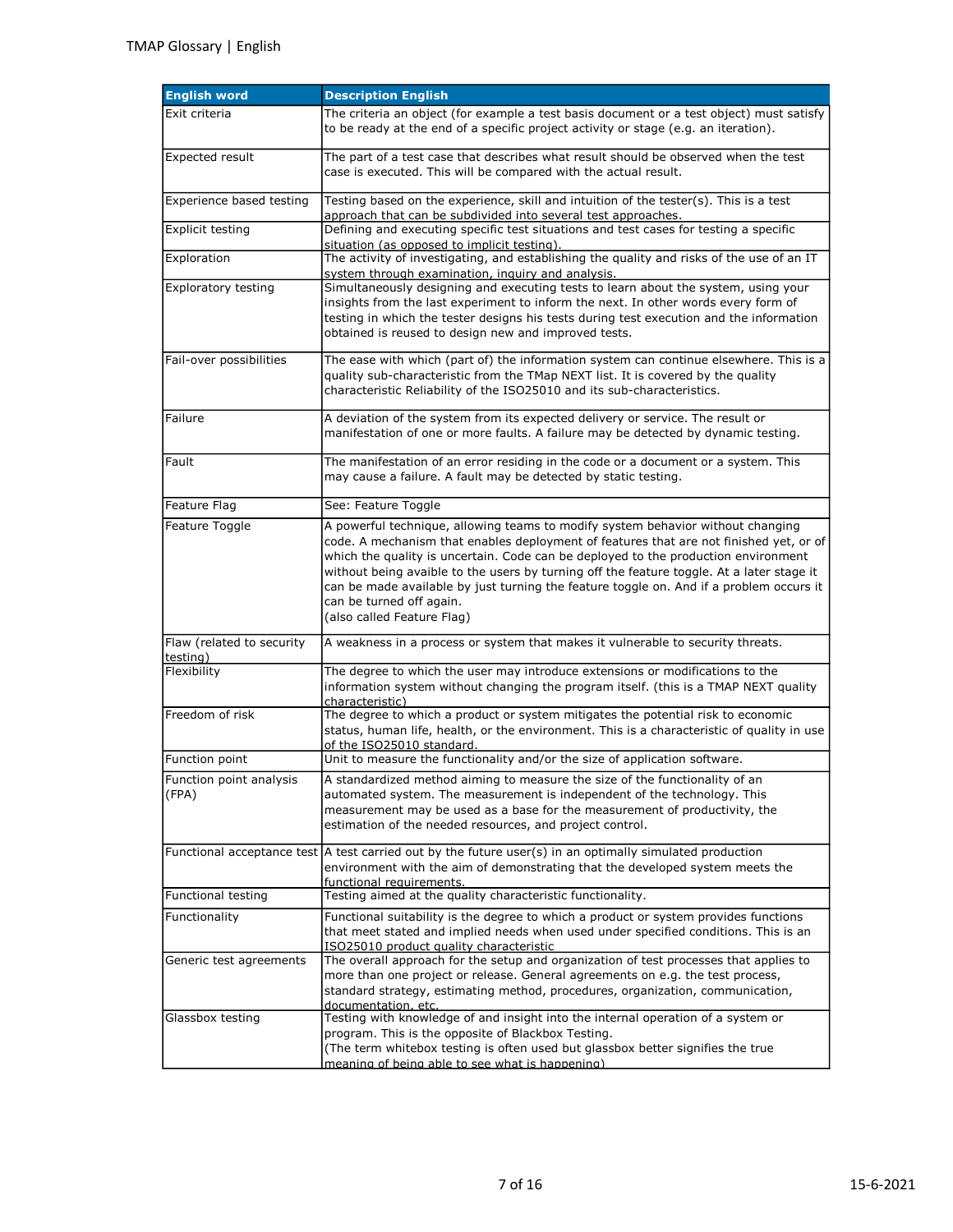| <b>English word</b>                | <b>Description English</b>                                                                                                                                                                                                                                                                                                                                                                                                                                                         |
|------------------------------------|------------------------------------------------------------------------------------------------------------------------------------------------------------------------------------------------------------------------------------------------------------------------------------------------------------------------------------------------------------------------------------------------------------------------------------------------------------------------------------|
| Heuristic                          | A strategy derived from previous experiences with similar problems, that employs a<br>practical method, not quaranteed to be optimal, perfect, or rational, but instead<br>sufficient for reaching an immediate goal. It can involve using a rule of thumb, an<br>educated guess, an intuitive judgment, a guesstimate, profiling, or common sense.                                                                                                                                |
| High-Performance IT<br>Delivery    | An approach that enables cross-functional teams to continuously improve the<br>products, processes and people that are required to deliver value to the end users.<br>Examples are Scrum and DevOps.                                                                                                                                                                                                                                                                               |
| Hop                                | The roadmap of testing in the digital age consists of five hops that each describe a                                                                                                                                                                                                                                                                                                                                                                                               |
| Human friendliness                 | specific part of the roadmap.<br>Human friendliness refers to the level to which intelligent machines don't cause harm<br>to humans or humanity. This is a subcharacteristic of the quality characterisitic<br>Morality for Artificial Intelligence and Robotics that we added to the ISO25010<br>standard. It refers to Isaac Asimov's laws of robotics.                                                                                                                          |
| Humor                              | Humor is the quality of being amusing or comic, especially as expressed in literature<br>or speech. This is a subcharacteristic of the quality characterisitic Personality for<br>Artificial Intelligence and Robotics that we added to the ISO25010 standard.                                                                                                                                                                                                                     |
| IIoT                               | See: Industrial Internet of Things                                                                                                                                                                                                                                                                                                                                                                                                                                                 |
| Improvisation                      | Improvisation is the power of the intelligent system to make right decisions in new<br>situations. This is a subcharacteristic of the quality characterisitic Intelligent Behavior<br>for Artificial Intelligence and Robotics that we added to the ISO25010 standard.                                                                                                                                                                                                             |
| Implicit testing                   | Observing behavior of a test object during execution of test cases that were not<br>designed for testing that specific behavior (as opposed to explicit testing).                                                                                                                                                                                                                                                                                                                  |
| Incident                           | An unplanned interruption to an IT service or reduction in the quality of an IT service<br>or a failure of a configuration item.                                                                                                                                                                                                                                                                                                                                                   |
| Industrial Internet of             | The use of IoT technologies in manufacturing.                                                                                                                                                                                                                                                                                                                                                                                                                                      |
| Things<br>Industrialize            | Industrialize is one of the five elements of TMap HD. It aims at making testing<br>activities repeatable and demonstrable by standardization and/or automation.                                                                                                                                                                                                                                                                                                                    |
| Industry 4.0                       | Industry 4.0 is a name for automation and data exchange in manufacturing<br>technologies. It includes cyber-physical systems, the Internet of Things, cloud<br>computing and cognitive computing.                                                                                                                                                                                                                                                                                  |
| Informal review                    | A static testing technique where a product is submitted to one or more reviewers to<br>assess it's quality. There are no specific rules for the review so the result of the review<br>highly depends on the reviewer(s).                                                                                                                                                                                                                                                           |
| Information technology             | The collection of activities involving the design, development, testing, maintenance,<br>and use of computers and software for the processing and distribution of data and the<br>generation of information.                                                                                                                                                                                                                                                                       |
| Infrastructure (suitability<br>of) | The suitability of hardware, network, systems software and database management<br>system for the application concerned and the degree to which the elements of this<br>infrastructure interrelate.                                                                                                                                                                                                                                                                                 |
| Infrastructure as Code<br>(IaC)    | The process of managing and provisioning computer environments through machine-<br>readable definition files, rather than physical hardware configuration or interactive<br>configuration tools.                                                                                                                                                                                                                                                                                   |
| Initial situation                  | The initial situation, needed before a test case can be executed, consists of everything<br>that is needed to prepare the system for receiving the required input. This includes not<br>only the data that are needed for the processing, but also the condition in which the<br>system and its environment must be. For instance, one might think of setting a<br>specific system date, or running specific week and month batches that bring the<br>system to a specific status. |
| Inspection                         | The most formal static testing technique with products (usually documents) being read<br>thoroughly (reviewed) by a group of experts. In addition to determining whether the<br>solution is adequately processed, an inspection also aims at improving the process of<br>creating a document.                                                                                                                                                                                      |
| Integrate                          | Integrate is one of the five elements of TMap HD. It aims at reducing IT complexity<br>and quality risks by organizing a shared way of working with a shared responsibility<br>for quality.                                                                                                                                                                                                                                                                                        |
| Intelligent behavior               | The ability to comprehend or understand. The Ability to learn is the ability to<br>comprehend, to understand and to profit from experience. This is a new main quality<br>characteristic for artificial intelligence and robotics that we added to the ISO25010<br>standard.                                                                                                                                                                                                       |
| Internet of Things                 | The Internet of Things (IoT) is the network of devices embedded with electronics,<br>software, sensors, actuators, and network connectivity which enables these objects to<br>connect and to exchange data.                                                                                                                                                                                                                                                                        |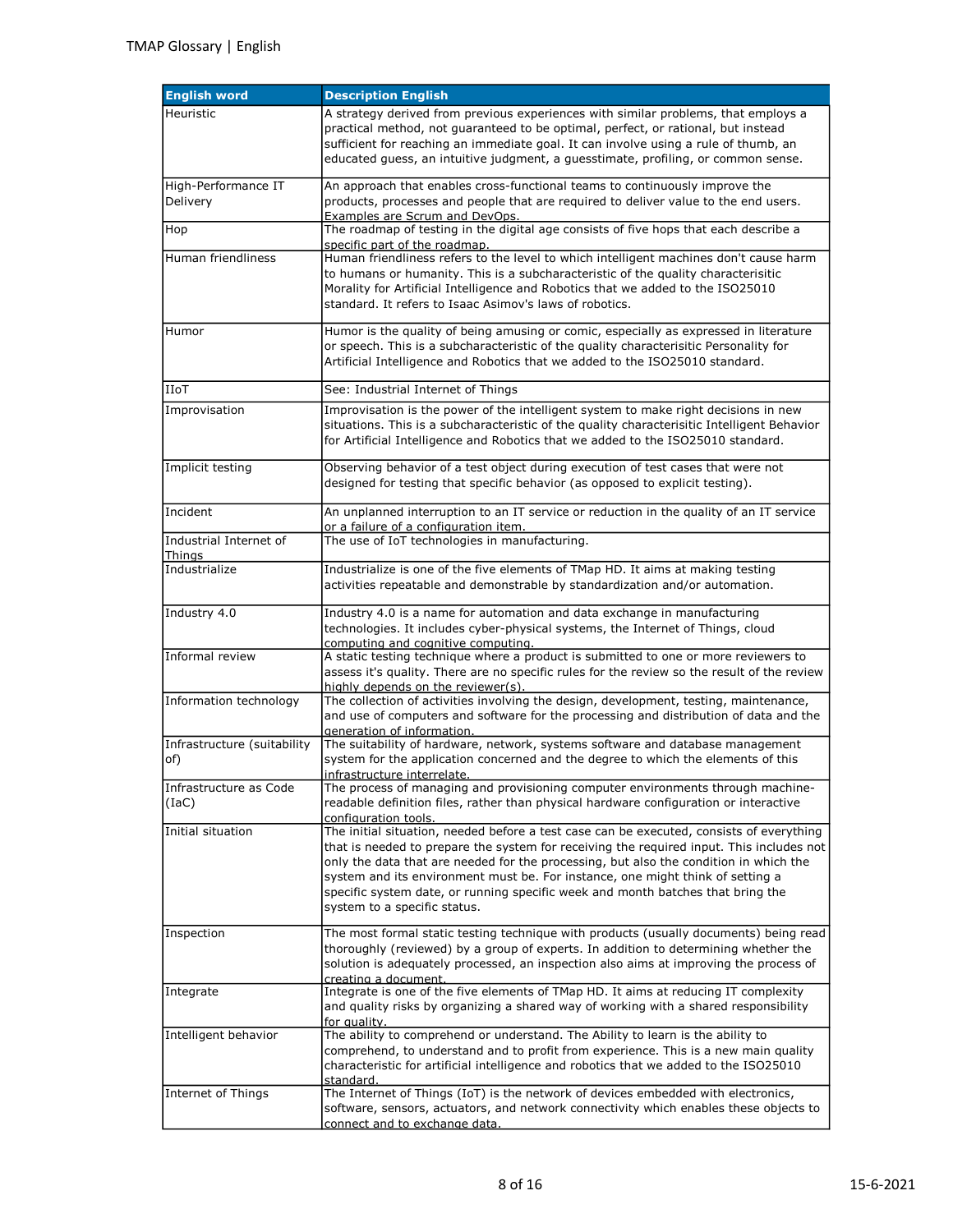| <b>English word</b>                        | <b>Description English</b>                                                                                                                                                                                                                                                                                                                                                                                                                                                                                                           |
|--------------------------------------------|--------------------------------------------------------------------------------------------------------------------------------------------------------------------------------------------------------------------------------------------------------------------------------------------------------------------------------------------------------------------------------------------------------------------------------------------------------------------------------------------------------------------------------------|
| <b>IoT</b>                                 | See: Internet of Things                                                                                                                                                                                                                                                                                                                                                                                                                                                                                                              |
| Issue                                      | A problem that has actually occured and has a negative effect on (the chances of)                                                                                                                                                                                                                                                                                                                                                                                                                                                    |
| IT                                         | achieving a goal.<br>See: Information technology                                                                                                                                                                                                                                                                                                                                                                                                                                                                                     |
| Item risk                                  | The chance of failure combined with the impact when a failure occurs. This is<br>determined with risk poker and measured in risk points.                                                                                                                                                                                                                                                                                                                                                                                             |
| Known error                                | See: Known fault                                                                                                                                                                                                                                                                                                                                                                                                                                                                                                                     |
| Known fault                                | An anomaly that has been classified as an actual fault but has not been solved (yet).                                                                                                                                                                                                                                                                                                                                                                                                                                                |
| Load model                                 | A description of the various expected levels of load on an IT-system, which is the basis<br>for specifying and executing performance tests.                                                                                                                                                                                                                                                                                                                                                                                          |
| Logical test case                          | Describes, in logical terms, the circumstances in which the system behavior is<br>examined by indicating which test situations are covered by the test case.                                                                                                                                                                                                                                                                                                                                                                         |
| Machine intelligence                       | Machine intelligence (MI) is a unifying term for what others call machine learning (ML)<br>and artificial intelligence (AI). We found that when we called it AI, too many people<br>were distracted by whether certain companies were "true AI", and when we called it<br>ML, many thought we weren't doing justice to the more "AI-esque"-like aspects, such<br>as the various flavors of deep learning. So, machine intelligence is a term that<br>combines "artificial intelligence", "machine learning" and other related terms. |
| Machine learning                           | Machine learning is one of the ways to achieve artificial intelligence. It contains<br>different algorithms - each with its own strengths and weaknesses. These algorithms<br>are often grouped into three categories: supervised learning, unsupervised learning,<br>reinforcement learning.                                                                                                                                                                                                                                        |
| Maintainability                            | The degree of effectiveness and efficiency with which a product or system can be<br>modified by the intended maintainers. This is an ISO25010 product quality<br>characteristic                                                                                                                                                                                                                                                                                                                                                      |
| Maintenance testing                        | Testing the changes to an operational system or the impact of a changed environment<br>to an operational system.                                                                                                                                                                                                                                                                                                                                                                                                                     |
| Master test plan                           | Test plan by which the various test levels are geared to one another.                                                                                                                                                                                                                                                                                                                                                                                                                                                                |
| <b>MBR</b>                                 | See Model Based Review                                                                                                                                                                                                                                                                                                                                                                                                                                                                                                               |
| MBT                                        | See Model Based Testing                                                                                                                                                                                                                                                                                                                                                                                                                                                                                                              |
| Metamorphic testing                        | A software testing technique that attempts to alleviate the test oracle problem. A test<br>oracle is the mechanism by which a tester can determine whether a system reacts<br>correctly. A test oracle problem occurs when it is difficult to determine the expected<br>outcomes of selected test cases or to determine whether the actual outputs accord<br>with the expected outcomes.                                                                                                                                             |
| Mob testing                                | Testing together with a group of people, for example the whole Agile team. This brings<br>together a lot of brainpower for hard testing problems and/or it enables the team to<br>learn from each other about the system under test and about testing.                                                                                                                                                                                                                                                                               |
| Mock                                       | A method or object that simulates the behavior of a real method or object in controlled<br>ways, usually to be called by other methods or objects when the final method or object<br>is not yet available or unpractical to test with.<br>Also see: stub                                                                                                                                                                                                                                                                             |
|                                            | Model-based development Model-based development is the process in which a model is at the center of the<br>(software) development process, from establishing requirements through to design<br>and implementation. This allows for a common design environment across multiple<br>project teams and links all design directly to requirements.                                                                                                                                                                                       |
| Model-based review                         | Reviewing of the test basis by creating a model. Model-based review employs the use<br>of models to reduce test base ambiguity, it may include creating a model. The reason<br>for MBR is that models are unambiuous, faults like incompleteness, inconsistency, and<br>incorrectness will be detected. This activity may create a test basis, it does not deliver<br>test cases, these will result from model based testing.                                                                                                        |
| Model-based testing                        | Model-based testing revolves around using a model of the object or process under<br>development to create or refine test cases. This can range from a fully automated set<br>of tests that are designed and tested by a MBT suite, to model-based review (MBR).                                                                                                                                                                                                                                                                      |
| Modified<br>condition/decision<br>coverage | MCDC is a coverage type, from the coverage group Condition, that ensures that every<br>possible outcome of a condition is the determinant of the outcome of the decision, at<br>least once. MCDC implies also "condition/decision coverage".                                                                                                                                                                                                                                                                                         |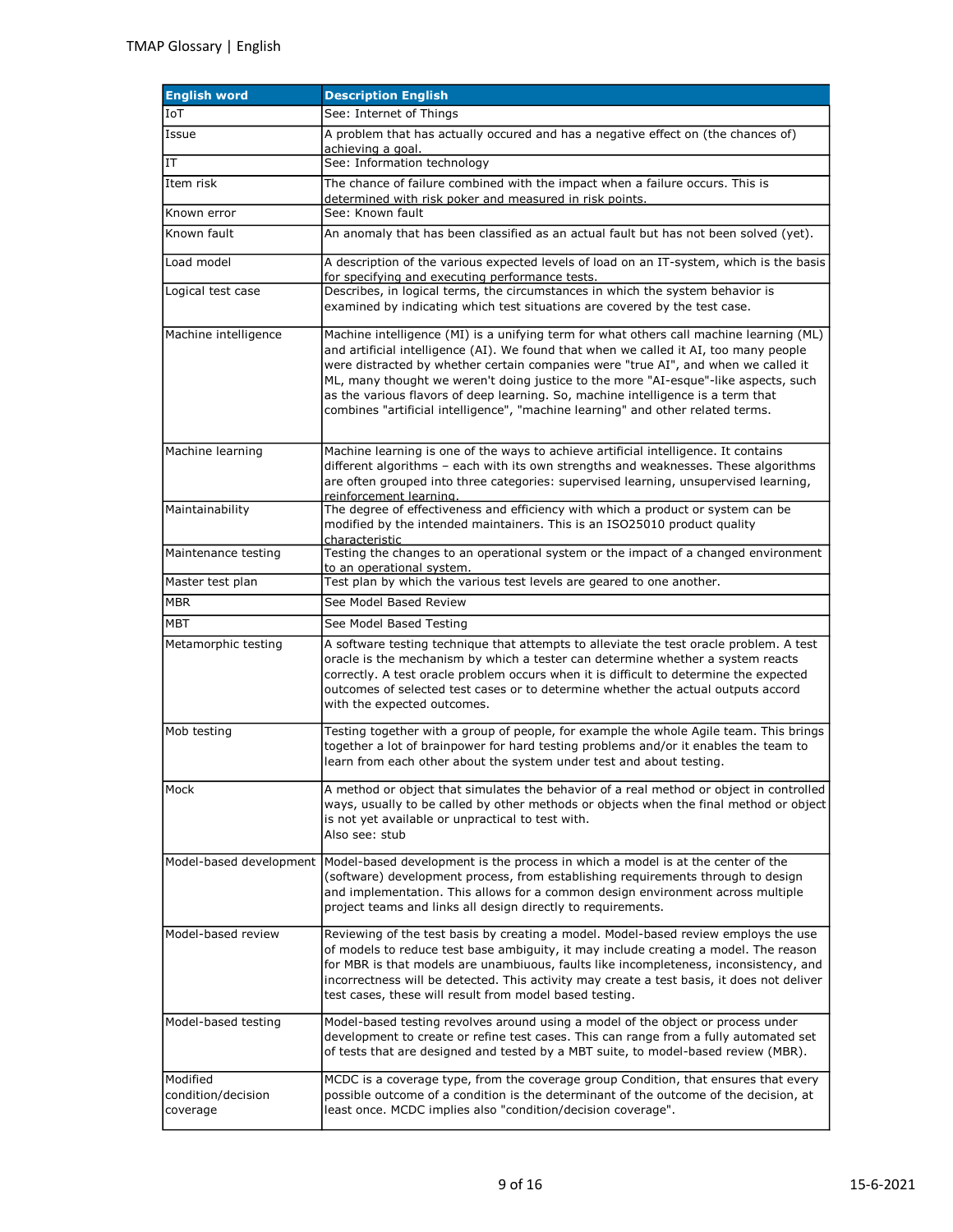| <b>English word</b>            | <b>Description English</b>                                                                                                                                                                                                                                                                                                                                                                                                                                 |
|--------------------------------|------------------------------------------------------------------------------------------------------------------------------------------------------------------------------------------------------------------------------------------------------------------------------------------------------------------------------------------------------------------------------------------------------------------------------------------------------------|
| Monitoring                     | Continuously gathering feedback, using tools, of the indicators of the IT system<br>throughout the IT delivery cycle and use that information to forecast the behavior of<br>the IT system.                                                                                                                                                                                                                                                                |
| Mood                           | A mood is a temporary state of mind or feeling. This is a subcharacteristic of the<br>quality characteristic Personality that we added related to artificial intelligence and<br>robotics, to the ISO25010 quality characteristics.                                                                                                                                                                                                                        |
| Morality                       | Morality is about the principles concerning the distinction between right and wrong or<br>good and bad behavior. This is a new main quality characteristic for artificial<br>intelligence and robotics that we added to the ISO25010 standard.                                                                                                                                                                                                             |
| Multifunctional team           | A group of people with different (and not overlapping) sets of knowledge, skills and<br>capabilities, working together toward a common goal. A downside is that team<br>members can't replace each other which brings the risk that the team is not effective<br>when just one team member is not available. (see also cross-functional team)                                                                                                              |
| Multiple condition<br>coverage | MCC is a coverage type, from the coverage group Condition, that ensures that all<br>possible combinations of outcomes of conditions in a decision are tested at least once.<br>This also implies "modified condition/decision coverage" and "condition coverage" and<br>"decision coverage". (This coverage level is reached for example with a complete<br>decision table)                                                                                |
| <b>Mutation testing</b>        | A type of testing where certain statements in the source code are changed (mutated)<br>to check if test cases will identify the fault that was introduced this way. This is a<br>manner to verify the quality of the test set (instead of the test object).                                                                                                                                                                                                |
| Natural interaction            | Natural interaction refers to the level of natural dynamics in communication between<br>between an intelligent machine and a person. It is important both in verbal and non-<br>verbal communication between humans and machines. This is a new sub quality<br>characteristic for artificial intelligence and robotics.                                                                                                                                    |
| Non-functional testing         | Testing aimed at one or more quality characteristics other than functionality.                                                                                                                                                                                                                                                                                                                                                                             |
| Object part                    | An object part is a logically coherent part of the test object from the perspective of the<br>characteristic to be tested.                                                                                                                                                                                                                                                                                                                                 |
| Online                         | Function mode directly connected to an information system in which the information<br>system immediately processes the commands and directly shows the answer (output)<br>on the screen (or other user interface).                                                                                                                                                                                                                                         |
| Operational intelligence       | Operational intelligence is the use of everything from data mining to analytics to<br>gather, correlate and use all of disparate data to reveal important patterns, gain<br>deeper insights, reduce time to detect important events, leverage live feeds and<br>historical data to understand what is happening, identify anomalies and make effective<br>decisions, and quickly deploy a solution and deliver flexibility needed now and in the<br>future |
| Orthogonal array               | An orthogonal array LN(sk, t) is a 2-dimensional array of N rows and k columns<br>consisting of elements that can assume s values, whereby every combination of t<br>columns contains all the combinations of the s values in equal proportion.                                                                                                                                                                                                            |
| OT system                      | Operational Technology (OT) is the hardware and software dedicated to detecting or<br>causing changes in physical processes through direct monitoring and/or control of<br>physical devices such as valves, pumps, etc.                                                                                                                                                                                                                                    |
| Pairwise testing               | Test design technique that results in testing all possibilities of any combination of 2<br>factors.                                                                                                                                                                                                                                                                                                                                                        |
| People                         | People is one of the five elements of TMap HD. It aims at having the right people with<br>the right skills, the right knowledge and the appropriate mindset to wisely apply the<br>agreed methods and way of working in a team and organization. Hence the name<br>TMap HD: Human Driven.                                                                                                                                                                  |
| Performance efficiency         | Performance efficiency represents the performance relative to the amount of resources<br>used under stated condition. This characteristic is composed of the sub-characteristics<br>Time Behavior, Resource Utilization and Capacity. This is an ISO25010 product quality<br>characteristic.                                                                                                                                                               |
| Permanent test                 | A line organization that offers test services.                                                                                                                                                                                                                                                                                                                                                                                                             |
| organization<br>Personality    | The combination of characteristics or qualities that form an individual's distinctive<br>character. This is a new main quality characteristic for artificial intelligence and<br>robotics that we added to the ISO25010 standard.                                                                                                                                                                                                                          |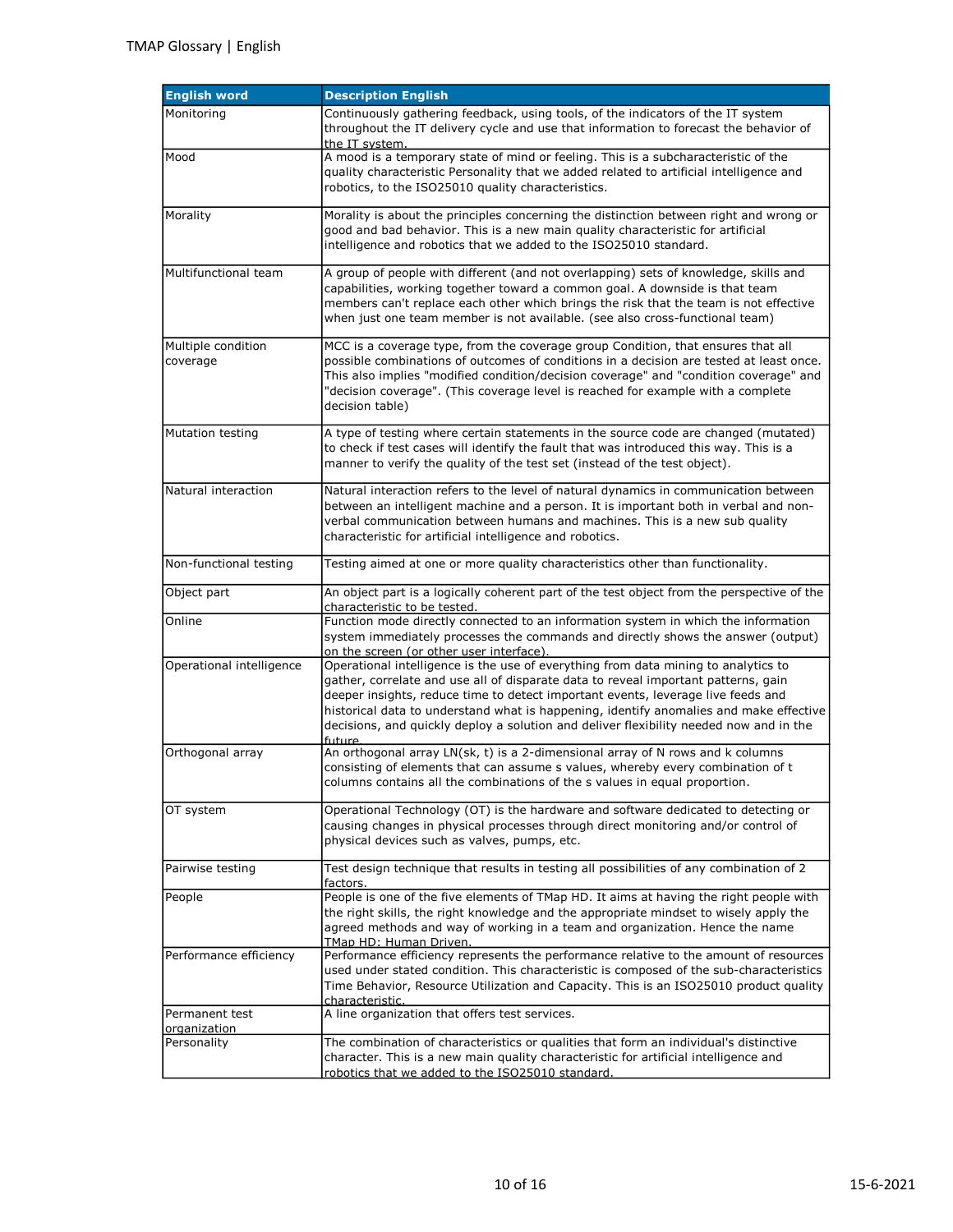| <b>English word</b>             | <b>Description English</b>                                                                                                                                                                                                                                                                                                                                                                                                                                                                                        |
|---------------------------------|-------------------------------------------------------------------------------------------------------------------------------------------------------------------------------------------------------------------------------------------------------------------------------------------------------------------------------------------------------------------------------------------------------------------------------------------------------------------------------------------------------------------|
| Physical test case              | The concrete elaboration of a logical test case, with choices having been made for the<br>values of all required inputs and settings of the environmental factors. In principle,<br>one logical test case has one physical test case.                                                                                                                                                                                                                                                                             |
| Portability                     | The degree of effectiveness and efficiency with which a system, product or component<br>can be transferred from one hardware, software or other operational or usage<br>environment to another. This is an ISO25010 product quality characteristic                                                                                                                                                                                                                                                                |
| Pre-test                        | Testing the delivered product in such a way that it is determined whether or not the<br>product is of sufficient quality to execute a complete test of this product.                                                                                                                                                                                                                                                                                                                                              |
| Privacy                         | Privacy is the state of being free from unwanted or undue intrusion or disturbance in<br>one's private life or affairs. This is a new sub quality characteristic of the charateristic<br>Morality that we added to the ISO25010 standard.                                                                                                                                                                                                                                                                         |
| Problem                         | A cause, or potential cause, of one or more anomalies or incidents.                                                                                                                                                                                                                                                                                                                                                                                                                                               |
| Process (coverage group)        | This is one of the coverage groups of coverage-based test design techniques that<br>relate to testing processes.                                                                                                                                                                                                                                                                                                                                                                                                  |
| Product Lifecycle<br>Management | Product lifecycle management is the approach to managing a product from inception to<br>disposal, and includes all aspects of the product's life, albeit human involvement in the<br>form of skillsets, product information, engineering and manufacturing.                                                                                                                                                                                                                                                       |
| Product risk                    | A specific chance that the product fails in relation to the expected impact if this occurs.<br>The Chance of failure is determined by the Chance of faults and the Frequency of use.<br>The impact is related to the operational use of the product.                                                                                                                                                                                                                                                              |
| Product risk analysis           | Analyzing the product to be tested with the aim of achieving a joint view, for all<br>stakeholders, of the more or less risky characteristics and parts of the product to be<br>tested so that the intensity of testing can be related to this view.                                                                                                                                                                                                                                                              |
| Production acceptance<br>test   | A test carried out by the future operations people in an optimally simulated production<br>environment, with the aim of demonstrating that the developed system meets the<br>requirements set from the operations perspective.                                                                                                                                                                                                                                                                                    |
| Progression testing             | Testing of new or adapted parts of a system (used as the opposite of regression<br>testing).                                                                                                                                                                                                                                                                                                                                                                                                                      |
| Pull request                    | A method of submitting contributions to a development project by which a developer,<br>after making a change to code in a topic branch, asks for this change to be committed<br>to the main branch (that is to be included in the main repository). This involves static<br>testing (i.e. reviewing) of the changed code, for example to check if the change was<br>done properly and if it complies with maintainability and other guidelines to code<br>quality.<br>(the static test may be, partly, automated) |
| Quality                         | The totality of features and characteristics of a product or service that bear on its<br>ability to satisfy stated or implied needs.                                                                                                                                                                                                                                                                                                                                                                              |
| Quality assurance               | All planned and systematic activities needed to provide adequate confidence that a<br>product or service meets the requirements for quality.                                                                                                                                                                                                                                                                                                                                                                      |
| Quality characteristic          | A description of a property of an information system.                                                                                                                                                                                                                                                                                                                                                                                                                                                             |
| Quality engineer                | A person that performs quality assurance and testing tasks. This is a team role, not<br>necessarily a function.                                                                                                                                                                                                                                                                                                                                                                                                   |
| Quality engineering             | Quality Engineering is about team members and their stakeholders taking joint<br>responsibility to continuously deliver IT systems with the right quality at the right<br>moment to the businesspeople and their customers. It is a principle of software<br>engineering concerned with applying quality measures to assure built-in quality.                                                                                                                                                                     |
| Quality risk                    | A specific chance that the product fails in relation to the expected impact if this occurs.<br>The Chance of failure is determined by the Chance of faults and the Frequency of use.<br>The impact is related to the operational use of the product.                                                                                                                                                                                                                                                              |
| Recoverability                  | The ease and speed with which the information system can be restored after an<br>interruption. This is a quality sub-characteristic of the quality characteristic Reliability<br>of the ISO25010 standard.                                                                                                                                                                                                                                                                                                        |
| Red teaming                     | An approach in security testing where the security of entire the organization is<br>assessed by attacks. The red team is the attacking team and the blue team is the<br>defending team.                                                                                                                                                                                                                                                                                                                           |
| Regression                      | The phenomenon that the quality of a system deteriorates as a whole as a result of<br>individual amendments.                                                                                                                                                                                                                                                                                                                                                                                                      |
| Regression test                 | A test aimed at verifying that all unchanged parts of a system still function correctly<br>after the implementation of a change.                                                                                                                                                                                                                                                                                                                                                                                  |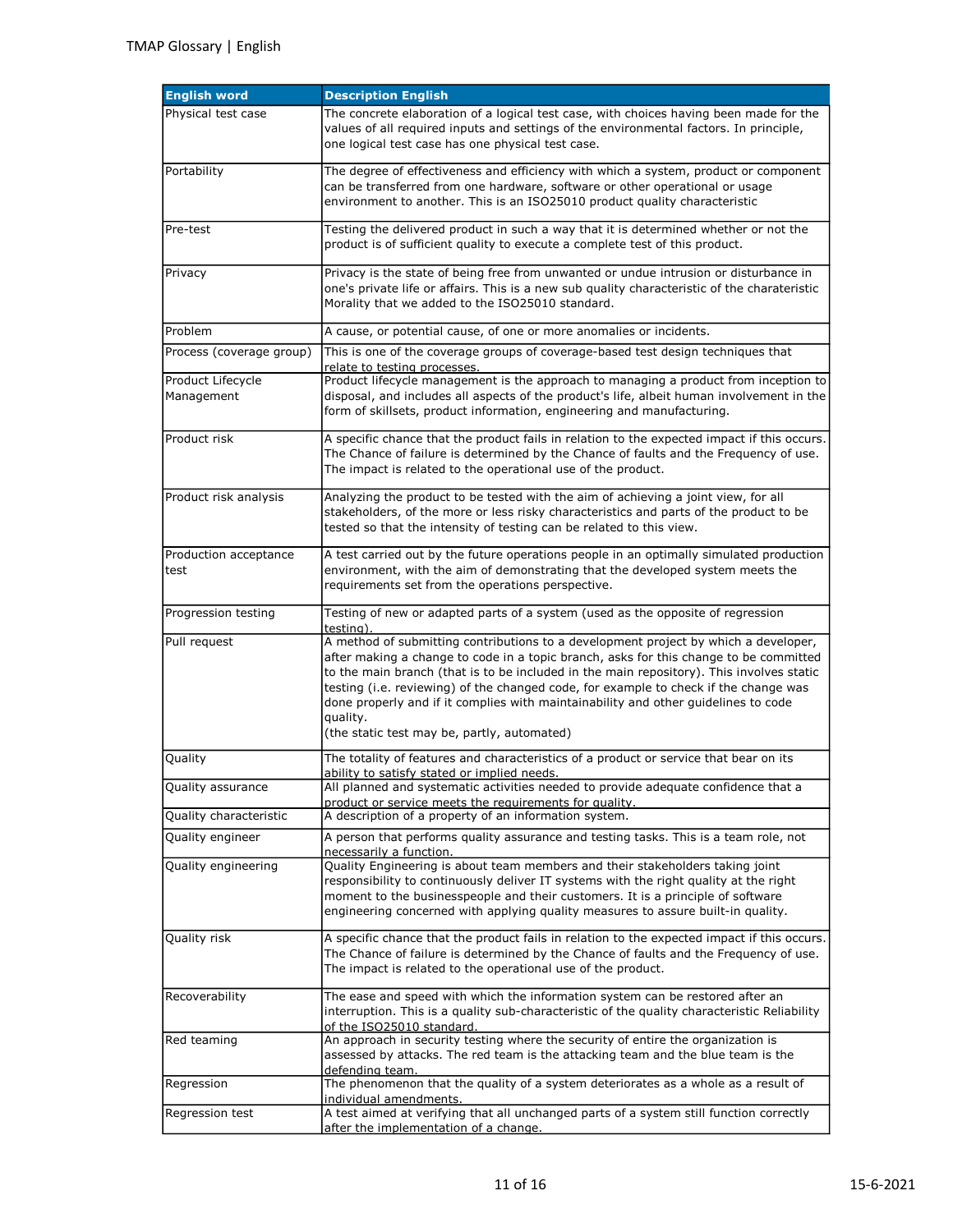| <b>English word</b>    | <b>Description English</b>                                                                                                                                                                                                                                                                                                                                                                                                                                                                                                                                                                                                                                                               |
|------------------------|------------------------------------------------------------------------------------------------------------------------------------------------------------------------------------------------------------------------------------------------------------------------------------------------------------------------------------------------------------------------------------------------------------------------------------------------------------------------------------------------------------------------------------------------------------------------------------------------------------------------------------------------------------------------------------------|
| Reinforcement learning | A variety of machine learning that determines various options to find the option that<br>maximizes some notion of cumulative reward. Reinforcement learning differs from<br>standard supervised and unsupervised learning in that correct input/output pairs are<br>never presented, nor sub-optimal actions explicitly corrected. Instead the focus is on<br>nerformance.                                                                                                                                                                                                                                                                                                               |
| Reliability            | The degree to which a system, product or component performs specified functions<br>under specified conditions for a specified period of time. This is an ISO25010 product<br>quality characteristic.                                                                                                                                                                                                                                                                                                                                                                                                                                                                                     |
| Re-test                | Execute a previously failed test case to verify whether a problem has been properly<br>fixed. (also called confirmation test)                                                                                                                                                                                                                                                                                                                                                                                                                                                                                                                                                            |
| Reusability            | The degree to which parts of the information system, or the design, can be reused for<br>the development of different applications. This is a quality sub-characteristic of the<br>quality characteristic Maintainability of the ISO25010 standard.                                                                                                                                                                                                                                                                                                                                                                                                                                      |
| Review                 | A review is a static test of a product. This means testing without "running" software or<br>systems. There are various review types (also called static test techniques), such as:<br>walkthrough (transfer of knowledge and exchange of visions), technical review (e.g.<br>selecting solution direction/alternative), management review (e.g. determining project<br>status), informal review (review by colleagues with no formal process), and inspection<br>(the most thorough review technique that establishes the quality level of a product).<br>Not to be confused with the word review from the Scrum guide which is used to<br>demonstrate the product to the product owner. |
| Risk                   | A function of the probability of occurrence of a given threat (likelyhood) and the<br>potential adverse consequences (impact) of that threat's occurrence.                                                                                                                                                                                                                                                                                                                                                                                                                                                                                                                               |
| Risk reporting         | A description of the extent to which the system meets the quality requirements and of<br>the quality risks associated with it. This report will contribute to establishing the<br>confidence level.                                                                                                                                                                                                                                                                                                                                                                                                                                                                                      |
| Robot                  | A machine that gathers information about its environment by input of sensors and,<br>based on this input, changes its behavior. Combined with machine learning and<br>artificial intelligence the robot's reactions over time become more adequate. The use<br>of Internet of Things (IoT), Big Data Analytics and Cloud technology make a robot<br>versatile.<br>Robots come in many different shapes and forms. It's not just the metallic man.<br>Robots may equally be a smart algorithm on social media, an autonomous vacuum                                                                                                                                                       |
| Robotic process        | cleaner or a self-driving car<br>The use of data-entry tooling that automatically inputs data in an administrative IT                                                                                                                                                                                                                                                                                                                                                                                                                                                                                                                                                                    |
| automation             | system. The data can be generated by an AI system.                                                                                                                                                                                                                                                                                                                                                                                                                                                                                                                                                                                                                                       |
| Robotics               | Robotics is a branch of engineering that involves the conception, design,<br>manufacturing, and operation of robots. This field overlaps with electronics, computer<br>science, artificial intelligence, mechatronics, nanotechnology and bioengineering.                                                                                                                                                                                                                                                                                                                                                                                                                                |
| Robustness             | The degree to which the information system proceeds as usual even after an<br>interruption. This is a quality sub-characteristic from the TMap NEXT list. It is covered<br>by the quality characteristic Reliability and its sub-characteristics, of the ISO25010<br>standard for quality characteristics.                                                                                                                                                                                                                                                                                                                                                                               |
| Role                   | Describes one or more tasks and the knowledge and skills required to carry them out.                                                                                                                                                                                                                                                                                                                                                                                                                                                                                                                                                                                                     |
| Satisfaction           | The degree to which user needs are satisfied when a product or system is used in a<br>specified context of use. This is a characteristic of quality in use of the ISO25010<br>standard.B116                                                                                                                                                                                                                                                                                                                                                                                                                                                                                              |
| Security               | The degree to which a product or system protects information and data so that<br>persons or other products or systems have the degree of data access appropriate to<br>their types and levels of authorization. This is an ISO25010 product quality<br>characteristic.                                                                                                                                                                                                                                                                                                                                                                                                                   |
| Semantic test          | A test with which the validity of data input is tested using the semantic rules for the<br>relationships of the data on the input device and other data, for example in the<br>database, in the system or on the input device.                                                                                                                                                                                                                                                                                                                                                                                                                                                           |
| Simplify               | One of the five elements of TMap HD. It aims at ending the upward spiral of growing<br>complexity of IT systems that requires increasing testing efforts, by standardizing and<br>decoupling.                                                                                                                                                                                                                                                                                                                                                                                                                                                                                            |
| Simulator              | A part of the informationsystem that was specifically created for testing which<br>simulates the environment of the (part of the) system that is to be tested. It can be a<br>driver, or a stub, or both.                                                                                                                                                                                                                                                                                                                                                                                                                                                                                |
| Smoke test             | see: Pre-test                                                                                                                                                                                                                                                                                                                                                                                                                                                                                                                                                                                                                                                                            |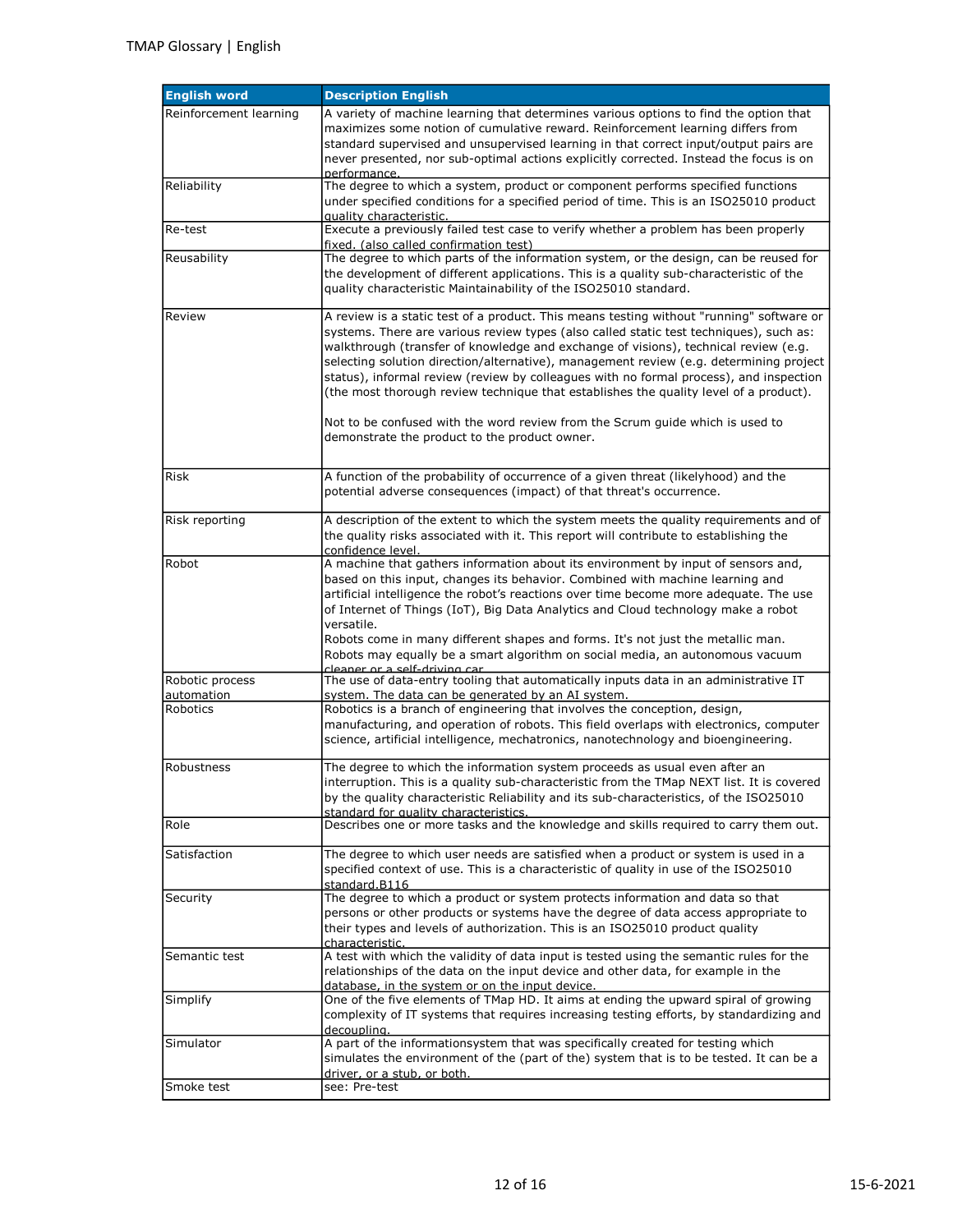| <b>English word</b>     | <b>Description English</b>                                                                                                                                                                                                                                                                                                                                   |
|-------------------------|--------------------------------------------------------------------------------------------------------------------------------------------------------------------------------------------------------------------------------------------------------------------------------------------------------------------------------------------------------------|
| Stability               | The ease or difficulty to keep the system in a consistent state during modification. This<br>is a subset of the quality subcharacteristic modifiability of the ISO25010 standard.                                                                                                                                                                            |
| Starting point          | Initial situations often contain the same data for several test cases. Such data are<br>therefore included in a so-called starting point for the entire test and not separated for<br>each test case. It is called a central starting point if this is intended for more tests or<br>testers.                                                                |
| Static testing          | Testing by examining products (such as requirements specifications, manuals or<br>source code) without programs being executed.                                                                                                                                                                                                                              |
| Stub                    | A simulation program that replaces the actual program, including the in- and output-<br>flows, which is called by the test object.                                                                                                                                                                                                                           |
| Suitability             | The degree to which manual procedures match the automated information system and<br>the fitness for use of these manual procedures for the organization.                                                                                                                                                                                                     |
| Supervised learning     | Supervised learning is the machine-learning task of learning a function that maps an<br>input to an output based on example input-output pairs. It infers a function from<br>labeled training data consisting of a set of training examples.                                                                                                                 |
| <b>SUT</b>              | System Under Test, see: Test object                                                                                                                                                                                                                                                                                                                          |
| Syntactic test          | A test with which the validity of input data or output data is tested based on the<br>syntactic rules that describe what attributes the data should comply with, for example<br>the value domain.                                                                                                                                                            |
| System integration test | A test carried out by the future user(s) in an optimally simulated production<br>environment, with the aim of demonstrating that (sub)system interface agreements<br>have been met, correctly interpreted and correctly implemented.                                                                                                                         |
| System management       | System management is responsible for technical operation of the software in its<br>intended infrastructure in production.                                                                                                                                                                                                                                    |
| System test             | A test carried out by the supplier in a (manageable) laboratory environment, with the<br>aim of demonstrating that the developed system, or parts of it, meet with the<br>functional and non-functional specifications and the technical design.                                                                                                             |
| System Under Test       | see: Test object                                                                                                                                                                                                                                                                                                                                             |
| <b>Technical Review</b> | A static testing technique where a product (that's about 60-80% complete) is<br>submitted to a number of reviewers with the question to assess it from a certain<br>perspective.                                                                                                                                                                             |
| Test approach           | A way of working for designing and executing tests. There are two groups of test<br>approaches: experience-based testing and coverage-based testing.                                                                                                                                                                                                         |
| Test basis              | The information that defines the required system behavior and is used as a basis for<br>test desian.                                                                                                                                                                                                                                                         |
| Test case               | A set of preconditions, inputs, actions, expected results and postconditions used to<br>examine whether the system displays the desired behavior under specific<br>circumstances.                                                                                                                                                                            |
| Test charter            | A concise document containing the starting points for an exploratory testing session.                                                                                                                                                                                                                                                                        |
| Test condition          | see: test situation                                                                                                                                                                                                                                                                                                                                          |
| Test control            | A test management task that deals with developing and applying a set of corrective<br>actions to get a test project on track when monitoring shows a deviation from what<br>was planned.                                                                                                                                                                     |
| Test data               | Data that exists (for example, in a database or in a test case) before a test is<br>executed, and that affects or is affected by the component or system under test.                                                                                                                                                                                         |
| Test depth level N      | A coverage type that aims to demonstrate the certainty that all combinations of N<br>consecutive paths in a process or program flow are covered. A path in this context<br>consists of all steps between a decision point and the next decision point, or between<br>the start and the first decision point, or between the last decision point and the end. |
| Test design             | The complex of activities to create test situations, test cases, test data, test scenarios<br>and test scripts.                                                                                                                                                                                                                                              |
| Test design entities    | In coverage-based test design we use a number of different terms for specific entities<br>in the test design, they are: test situation, test case and test scenario. The test design<br>entities relationship diagram describes their relationships.                                                                                                         |
| Test design technique   | A standardized method of deriving test cases from a specific test basis that will<br>achieve a certain coverage. Applying a test design technique results in test situations,<br>logical test cases and/or physical test cases.                                                                                                                              |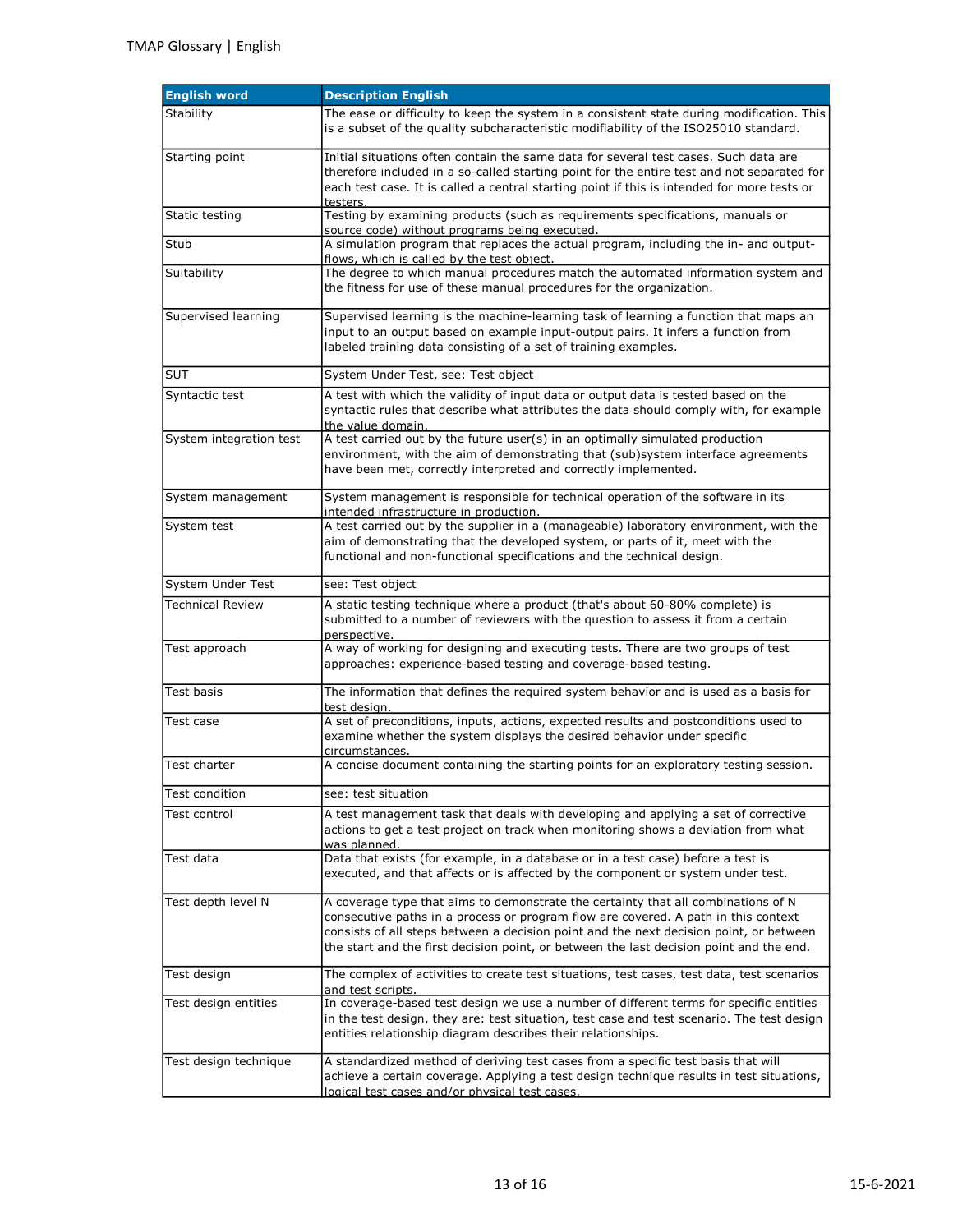| <b>English word</b>       | <b>Description English</b>                                                                                                                                                                                                                                                                                                                                                                                                                                                                     |
|---------------------------|------------------------------------------------------------------------------------------------------------------------------------------------------------------------------------------------------------------------------------------------------------------------------------------------------------------------------------------------------------------------------------------------------------------------------------------------------------------------------------------------|
| Test engineer             | The person in a cross-functional team that specifies and/or executes tests and<br>evaluates the test results. Test engineer is a role, not necessarily a function.                                                                                                                                                                                                                                                                                                                             |
| Test environment          | A composition of parts, such as hardware and software, connections, environment<br>data, tools and operational processes in which a test is carried out.                                                                                                                                                                                                                                                                                                                                       |
| Test execution            | The execution of tests by running the system under test and thus obtaining the actual<br>results that can be compared with the expected results to determine whether the tests<br>have passed or failed. This is part of dynamic testing.                                                                                                                                                                                                                                                      |
| Test goal                 | A goal for testing that is relevant for the client or stakeholder, formulated in terms of<br>IT-supporting processes, achieved user requirements or use cases, critical success<br>factors, change requests or specified risks to be covered.                                                                                                                                                                                                                                                  |
| <b>Test harness</b>       | A collection of software and test data configured for a development environment with<br>the purpose of dynamically testing one unit or a series of units, whereby the behavior<br>and output are checked.                                                                                                                                                                                                                                                                                      |
| Test idea                 | Any useful thought, piece of data, technique, heuristic or whatever that you write<br>down on a charter so that during your exploratory testing session you have an<br>abundance of possibilities to vary your testing.                                                                                                                                                                                                                                                                        |
| Test infrastructure       | The facilities and resources necessary for the satisfactory execution of the test. It<br>consists (among others) of test environments, test tools and workplaces.                                                                                                                                                                                                                                                                                                                              |
| Test intensity            | Indicates whether a specific part of the test object must be tested lightly, moderately<br>or intensively.                                                                                                                                                                                                                                                                                                                                                                                     |
| Test intensity table      | Guides a team in deciding how to achieve the desired test intensity by defining what<br>test approaches and/or test techniques should be used for which level of quality risk.<br>The test intensity table uses the test approaches and coverage groups as defined on<br>TMAP.net.                                                                                                                                                                                                             |
| <b>Test level</b>         | A group of test activities that are managed and executed collectively.                                                                                                                                                                                                                                                                                                                                                                                                                         |
| Test line                 | The operational organization to provide test services to one or more clients. A test line<br>has a fixed team of testers, infrastructure, test tools and standardized work<br>procedures.                                                                                                                                                                                                                                                                                                      |
| Test log                  | A record of the test steps, expected results and actual results, together with<br>observations about the system behavior, which is registered during testing, for<br>example during an exploratory testing session.                                                                                                                                                                                                                                                                            |
| Test monitoring           | The activity that checks the status of testing activities, identifies any variances from<br>planned or expected, and reports status to stakeholders.                                                                                                                                                                                                                                                                                                                                           |
| Test object               | The business process and/or information system (or part thereof) to be tested.                                                                                                                                                                                                                                                                                                                                                                                                                 |
| Test objective            | see Test goal                                                                                                                                                                                                                                                                                                                                                                                                                                                                                  |
| Test orchestration        | The alignment of a large number of test automation tasks and other quality assurance<br>related tasks for all teams involved in a CI/CD process, for optimized test execution.<br>This term refers to both the process of orchestration and the technical implementation<br>thereof in the pipeline.                                                                                                                                                                                           |
| Test organization         | The whole of the people, test functions, facilities, procedures and activities including<br>their relationships.                                                                                                                                                                                                                                                                                                                                                                               |
| Test pattern              | A general solution for a specific recurring test problem.                                                                                                                                                                                                                                                                                                                                                                                                                                      |
| Test plan                 | Description of the general structure and the choices with respect to the tests to be<br>executed and the way to supply information. The test plan forms the reference during<br>organizing and performing of the tests and also serves as an instrument to<br>communicate with the client. The test plan is a description of the test project,<br>including a description of the activities and the planning. So a testplan is NOT a<br>description of the tests, e.g. test cases, themselves. |
| Test point                | Unit of measurement for the size of the test to be executed.                                                                                                                                                                                                                                                                                                                                                                                                                                   |
| Test point analysis (TPA) | Test Point Analysis (TPA) is used to objectively estimate the effort for a system test or<br>acceptance test. It uses the results of a function point analysis (FPA). Development<br>tests are estimated together with development activities and therefore are out of<br>scope for TPA.                                                                                                                                                                                                       |
| Test policy               | Description how an organization deals with the people, resources and methods<br>involved with the test process.                                                                                                                                                                                                                                                                                                                                                                                |
| Test procedure            | see: test scenario                                                                                                                                                                                                                                                                                                                                                                                                                                                                             |
| Test process              | The collection of tools, techniques and working methods used to organize and perform<br>tests.                                                                                                                                                                                                                                                                                                                                                                                                 |
| Test scenario             | Sequence of physical test cases to manually or automatically execute them in an<br>efficient manner.                                                                                                                                                                                                                                                                                                                                                                                           |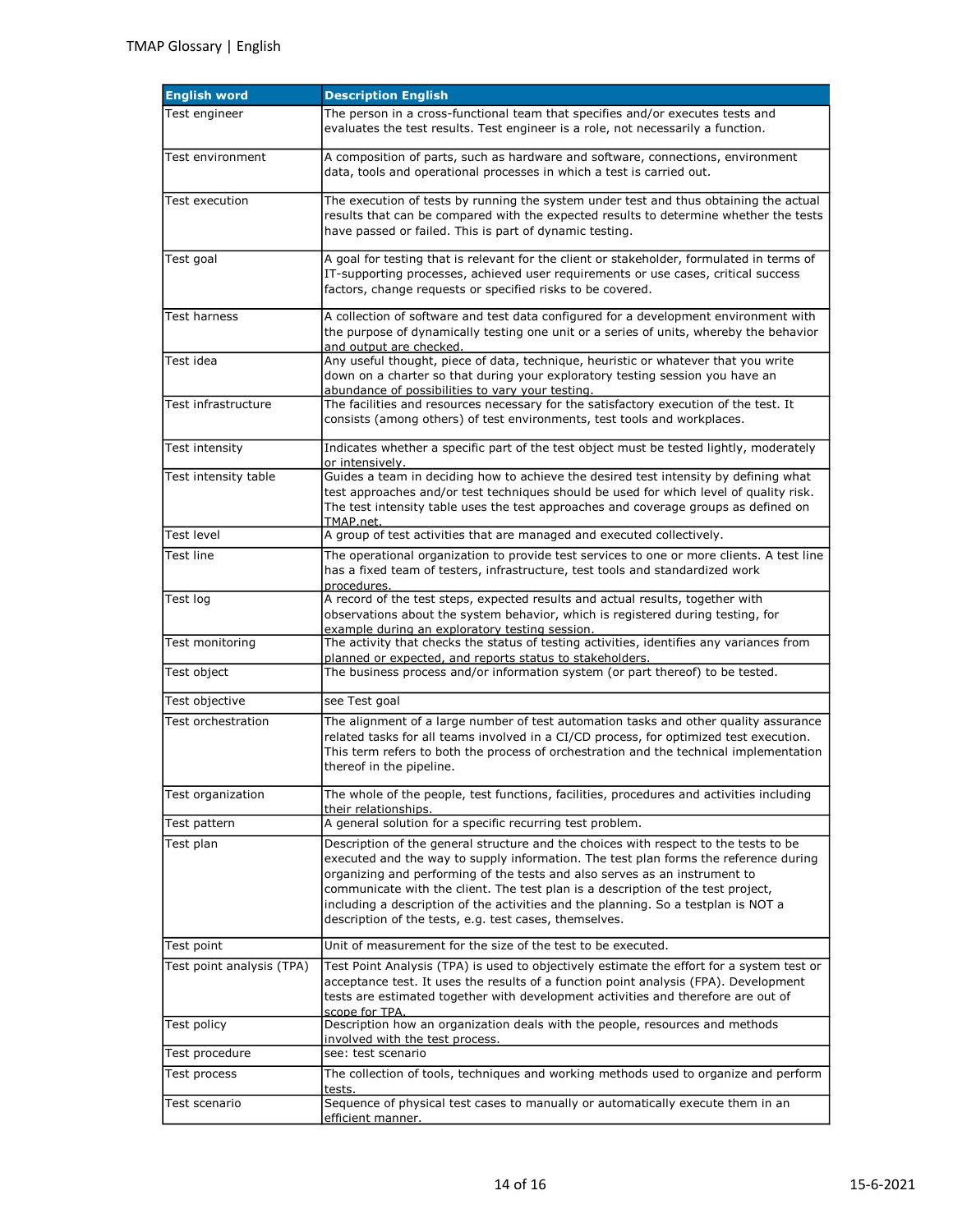| <b>English word</b>     | <b>Description English</b>                                                                                                                                                                                                                                                                                                                                                                                                        |
|-------------------------|-----------------------------------------------------------------------------------------------------------------------------------------------------------------------------------------------------------------------------------------------------------------------------------------------------------------------------------------------------------------------------------------------------------------------------------|
| Test script             | The test automation code related to one or more test scenario's to automatically                                                                                                                                                                                                                                                                                                                                                  |
| Test set                | execute tests.<br>A collection of test cases.                                                                                                                                                                                                                                                                                                                                                                                     |
| Test situation          | An isolated condition under which the test object displays a specific behavior that                                                                                                                                                                                                                                                                                                                                               |
|                         | needs to be tested.                                                                                                                                                                                                                                                                                                                                                                                                               |
| Test specification      | The complete documentation of the test design, the logical test cases and test<br>scenarios for a specific test unit.                                                                                                                                                                                                                                                                                                             |
| Test specification      | See: Test Design Technique                                                                                                                                                                                                                                                                                                                                                                                                        |
| technique<br>Test step  | A part of a test case, or when not related to a specific test case, a part of a test                                                                                                                                                                                                                                                                                                                                              |
|                         | scenario and/or a test script.                                                                                                                                                                                                                                                                                                                                                                                                    |
| Test strategy           | The allocation of quality measures to balance the investment in testing and to make<br>an optimal distribution of effort over test varieties and test approaches to give insight<br>in test coverage and test intensity. Often this is based on the quality risk levels and<br>the pursued business value.                                                                                                                        |
| Test suite              | A group of test scenarios and/or test scripts that logically belong together.                                                                                                                                                                                                                                                                                                                                                     |
| Test team               | A group of people who, led by a test manager, test coordinator or testleader,<br>undertake test activities.                                                                                                                                                                                                                                                                                                                       |
| Test tool               | An automated instrument that supports one or more test activities, such as planning,<br>control, specification or execution.                                                                                                                                                                                                                                                                                                      |
| Test tool policy        | Describes how an organization handles the acquisition, implementation and use of test<br>tools.                                                                                                                                                                                                                                                                                                                                   |
| Test type               | A group of test activities with the intention of checking the information system in<br>respect of a number of correlated (sub) quality characteristics.                                                                                                                                                                                                                                                                           |
| Test unit               | A collection of processes, transactions and/or functions that are tested collectively.                                                                                                                                                                                                                                                                                                                                            |
| Test variety            | The term "test variety" aims at making all stakeholders aware that there will always<br>be different needs for testing, and therefore different varieties of testing will have to<br>be organized. Whether these are organized separately or combined depends on the<br>situation. Test varieties are defined based on the relevant quality characteristics and<br>other relevant perspectives such as progression or regression. |
| Testability             | The degree of effectiveness and efficiency with which test criteria can be established<br>for a system, product or component and tests can be performed to determine whether<br>those criteria have been met.                                                                                                                                                                                                                     |
| Testability review      | The detailed review (i.e. static test) of the test basis with respect to testability.                                                                                                                                                                                                                                                                                                                                             |
| Tester                  | A person that performs quality assurance and testing tasks. This is a team role, not<br>necessarily a function.                                                                                                                                                                                                                                                                                                                   |
| Testing                 | Testing consists of verification, validation and exploration activities that provide<br>information about the quality and the related risks, to establish the level of confidence<br>that a test object will be able to deliver the pursued business value.                                                                                                                                                                       |
| <b>Testware</b>         | All test documentation and test products, such as test plans, test specifications, test<br>scripts, test data, description of test infrastructure, etc., that are created in the course<br>of the test process. Testware must be suited for maintenance purposes and should<br>therefore be transferable and maintainable.                                                                                                        |
| Timeliness              | The extent to which information is available in time to take the measures for which<br>this information is intended.                                                                                                                                                                                                                                                                                                              |
| Transparency of choices | Transparency of choices indicates if a human involved can understand how a machine<br>comes to its decisions. This is a new quality subcharacteristic for AI and Robotics that<br>we have added to the ISO25010 standard.                                                                                                                                                                                                         |
| UAT                     | see: User Acceptance Test                                                                                                                                                                                                                                                                                                                                                                                                         |
| Unit integration test   | A test carried out by the developer in the development environment, with the aim of<br>demonstrating that a logical group of units works together as defined in the technical<br>specifications.                                                                                                                                                                                                                                  |
| Unit test               | A test carried out in the development environment by the developer, with the aim of<br>demonstrating that a unit meets the requirements defined in the technical<br>specifications.                                                                                                                                                                                                                                               |
| Unsupervised learning   | The machine-learning task of inferring a function to describe hidden structure from<br>"unlabeled" data (i.e. a classification or categorization is not included in the data that<br>is input to the machine-learning algorithm).                                                                                                                                                                                                 |